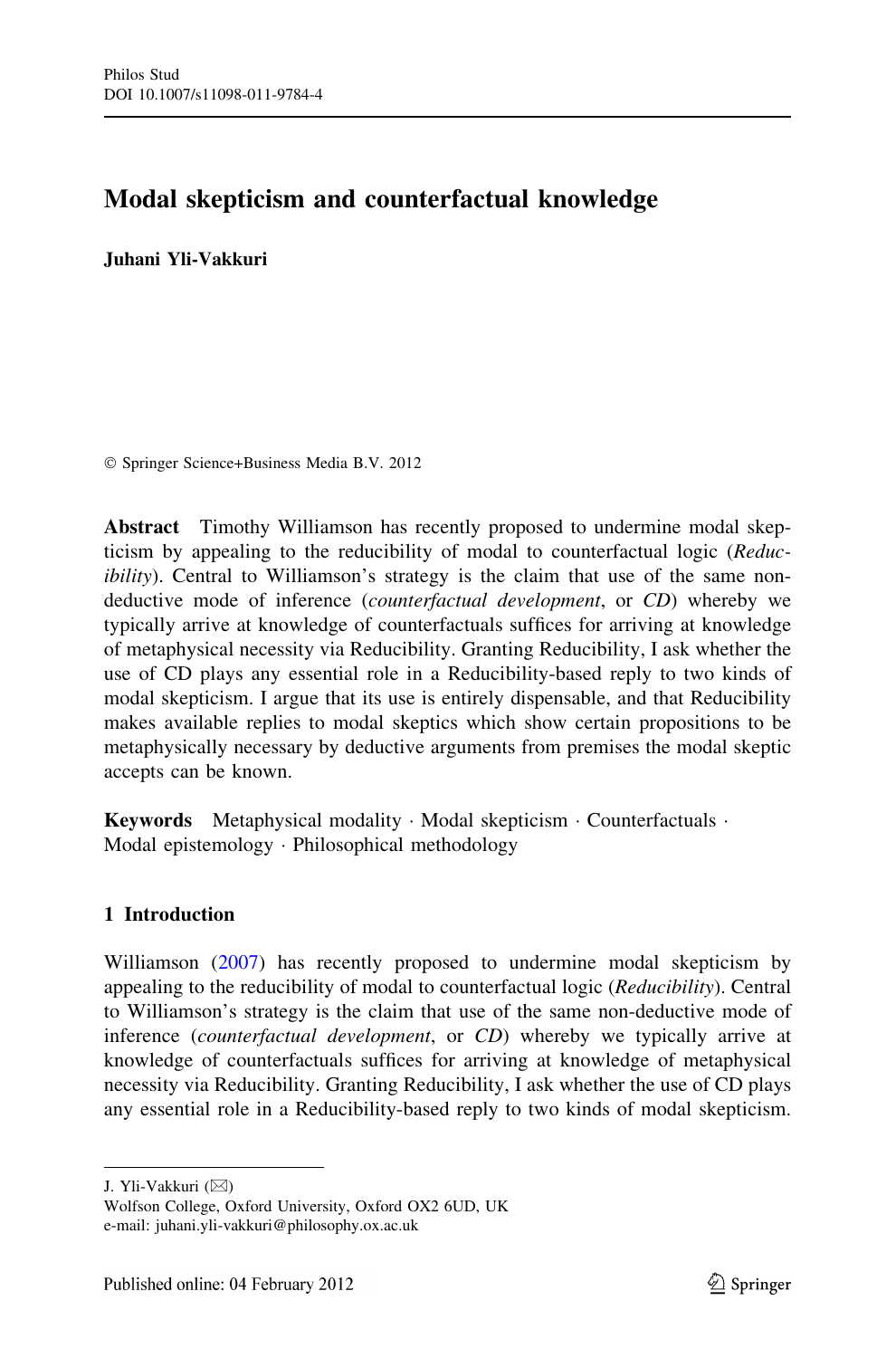I argue that its use is entirely dispensable, and that Reducibility makes available replies to modal skeptics which show certain propositions to be metaphysically necessary by deductive arguments from premises the modal skeptic accepts can be known.

I distinguish two sorts of modal skeptic—the Quinean and the Humean—and give a CD-free, Reducibility-based reply to each. The Quinean denies that one can ever know anything to be metaphysically necessary, but is not a skeptic about logical, mathematical, counterfactual, or other not-specifically-metaphysical subject matter. My reply to the Quinean uses Reducibility to argue, on general grounds, that any logical truth and any provable mathematical truth is metaphysically necessary. One could also use CD in replying to the Quinean, but the general deductive arguments are more decisive. The Humean focuses her skepticism more narrowly: she grants that one can have knowledge of the metaphysical necessity of logical and provable mathematical truths, but denies that one can have knowledge of the necessity of any proposition that is *properly metaphysically necessary* (i.e., metaphysically necessary but not necessary in any stricter sense). Like the Quinean, the Humean is not a skeptic about counterfactuals or other non-metaphysical subject matter. My reply to the Humean uses Reducibility to show that, as a matter of logic, both first-order identities and property identities are necessary if true (and necessarily false if false), and many of the standard examples of properly metaphysical necessities are logical consequences of true first- or second-order identities, which the Humean allows we can know. In the case of the Humean, a reply which uses CD does not even appear to be available to the modal epistemologist: the style of reply suggested by Williamson is not in accord with our ordinary way of evaluating counterfactuals. If he thinks CD can be successfully deployed against the Humean, then Williamson owes us an explanation of why the departure from ordinary counterfactual evaluation he recommends is legitimate. I argue, however, that all of the explanations on offer either make CD dispensable to Williamson's reply to the Humean or are inadequate for some other reason.

# 2 Counterfactual knowledge versus modal skepticism

Modal epistemology is concerned with our knowledge of metaphysical possibility and necessity.<sup>1</sup> One task of modal epistemology is to construct an account of modal knowledge with the resources to reply to a kind of skeptic who claims that we know much less than we think we do about what is (metaphysically) necessary and possible. Williamson has recently taken on this task in Chap. 5 of The Philosophy of Philosophy (Williamson [2007,](#page-18-0) henceforth PoP).

One can distinguish any number of varieties of modal skepticism, but I will restrict my attention to two kinds that target knowledge of necessity rather than of possibility. I will be setting aside what might be called Arnauldian modal

 $1$  All reference hereafter to modality is to metaphysical modality unless context indicates otherwise.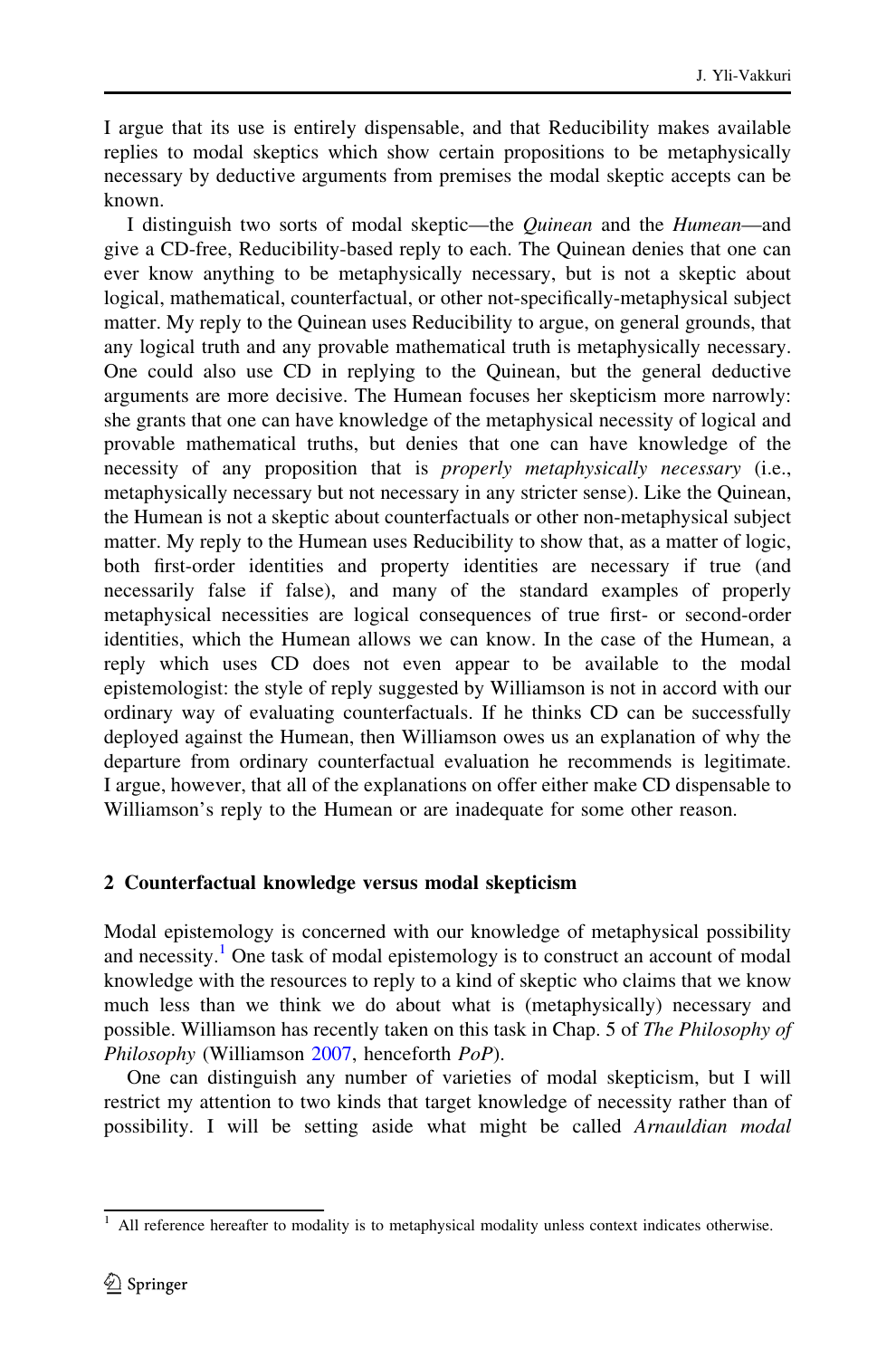skepticism<sup>2</sup>: the claim that, for all false propositions p, we never know that  $\Diamond p^3$ . I leave it an open question whether Williamson has an adequate reply to the Arnauldian, and whether his reply does any better than conceivability-based replies such as Yablo's ([1993\)](#page-18-0).

The first kind of skepticism I consider is *Quinean modal skepticism*:

**QMS** For all propositions p, we never know that  $\Box p$ .

The Quinean modal skeptic is not a skeptic about counterfactuals or other notspecifically-metaphysical subject matter: she allows that we can know all the sorts of things we take ourselves to know outside of the metaphysics seminar, but never that something is necessarily so.

Another variety of modal skepticism concerns knowledge of properly metaphysical necessities. A truth is properly metaphysically necessary (a PMN) iff it is metaphysically necessary but not necessary in any stricter sense. (A necessity  $\Box_1$  is stricter than  $\Box_2$  iff:  $\Box_1 p \rightarrow \Box_2 p$ , for all p, but the converse does not hold.<sup>4,5</sup>) Logical, mathematical, and conceptual or analytic necessity are necessities stricter than metaphysical necessity. Paradigm cases of PMNs are a posteriori necessary truths such as: that Hesperus is Phosphorus, that gold has atomic number 79, that water contains oxygen, etc. $6$  The second kind of skeptic—the *Humean modal* skeptic—acknowledges that we can know many things to be metaphysically necessary, but maintains that:

**HMS** If p is a PMN, then we never know that  $\Box p$ .

Unlike the Quinean's position, the Humean's is nowadays widely held, and even more widely treated as a serious threat to modal metaphysics. One could be a Humean for any number of reasons, but the reason that strikes me as most plausible is this: alleged PMNs are all a posteriori; the negation of any a posteriori proposition is conceivable, and inferences from conceivability to possibility appear to be what underwrite our knowledge of metaphysical possibility: ''if there is a seriously alternative basis for possibility theses, then philosophers have not discovered it yet'' (Yablo [1993](#page-18-0), p. 2). If our only method of assessing propositions for metaphysical

<sup>2</sup> I make no claims about the historical accuracy of the labels for the kinds of modal scepticism defined here.

<sup>&</sup>lt;sup>3</sup> See Yablo ([1993\)](#page-18-0) for discussion.

<sup>4</sup> The case of alleged contingent logical truths might seem to preclude the classification of logical and analytic necessity as stricter than metaphysical necessity, contrary to my intention. See [§5](#page-17-0) below on contingent logical truths. For someone who doubts that there is any necessity stricter than metaphysical necessity, we can define properly metaphysical necessities some other way—e.g., as necessary a posteriori truths (thanks to Margot Strohminger for this suggestion).

 $<sup>5</sup>$  Speaking of logical necessity as a property of propositions will appear problematic for the traditional</sup> Millian who maintains that 'Marilyn Monroe = Marilyn Monroe' and 'Marilyn Monroe = Norma Jean Baker' express the same proposition (the first sentence is logically true, the second not; what is the logical status of the proposition expressed?). Although Millians have tended to be sympathetic towards the view that propositions have sentence-like structure, they have not, until recently, made use of all of the distinctions which the conception of propositions as structured allows them to make: see Putnam ([1954\)](#page-18-0) and Fine ([2007\)](#page-18-0).

<sup>&</sup>lt;sup>6</sup> See Kripke ([1971/1977,](#page-18-0) [1980](#page-18-0)) and Putnam [\(1973](#page-18-0), [1975\)](#page-18-0).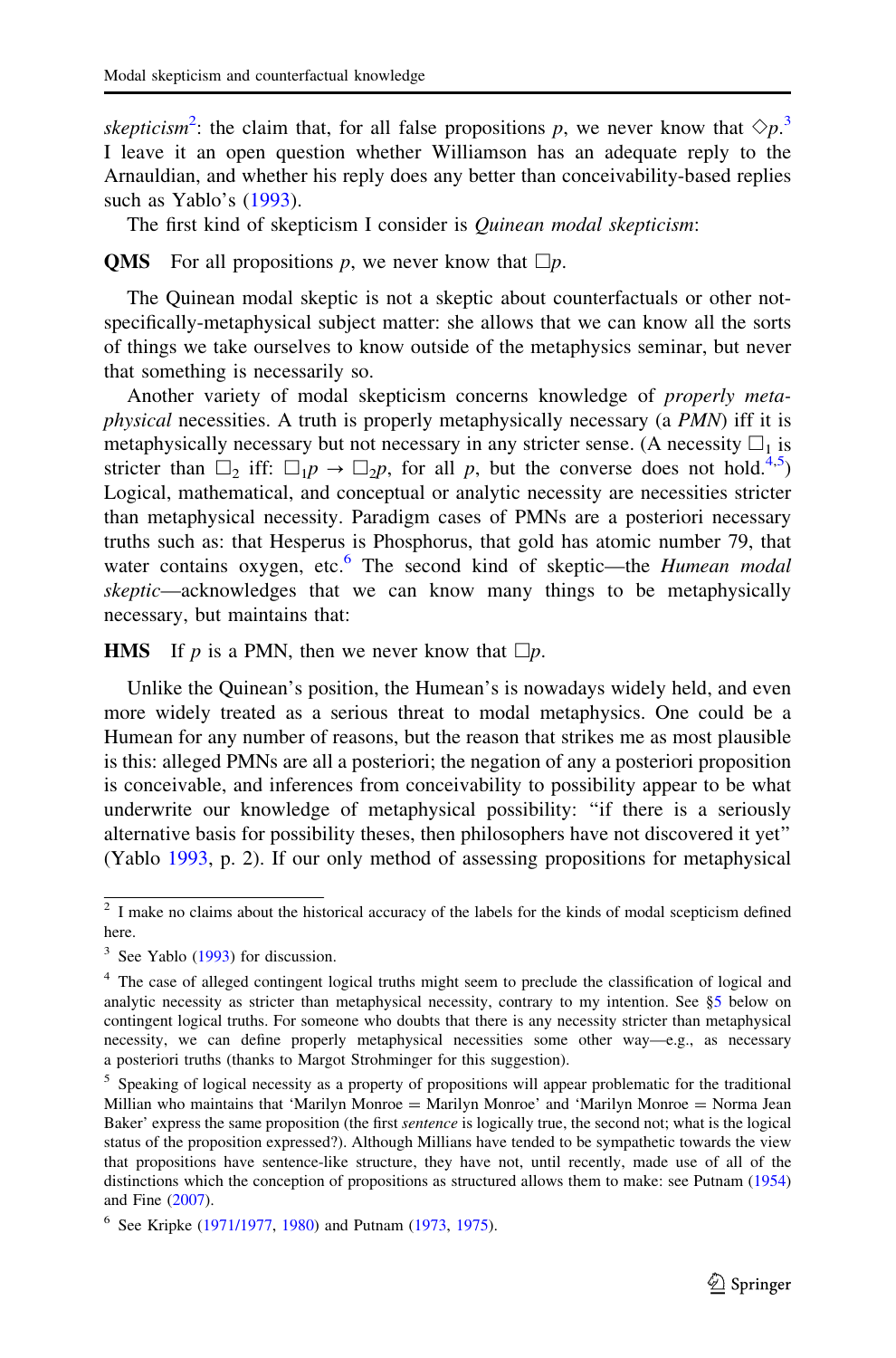possibility classifies the negations of alleged PMNs as metaphysically possible, how could we ever know a PMN, if there are any such things, to be necessary?<sup>7</sup>

The Humean's challenge to the modal epistemologist, then, is to explain how we could come to know any PMN to be necessary. The Quinean's challenge is to explain how we could know *any* proposition to be necessary.

I think, and Williamson presumably agrees, that a reply to a modal skeptic of any kind should meet two desiderata:

## Conservatism

It should turn out that we can at least have knowledge of necessity for a representative range of paradigm cases of propositions that we take ourselves to know to be necessary—within the class of propositions to which the skeptic applies her skepticism. That is, if the skeptic claims that we cannot know any proposition of type A to be necessary, it should be a consequence of our reply that we can know the necessity of a representative range of paradigm cases of A-type propositions we take ourselves to know to be necessary.

#### Anti-exceptionalism

''[A] plausible non-skeptical epistemology of metaphysical modality should subsume our capacity to discriminate metaphysical possibilities from metaphysical impossibilities under more general cognitive capacities used in ordinary life'' (PoP, p. 136).

The motivation for Conservatism is obvious: it would be a small comfort if, say, we succeeded in refuting the skeptic by showing that we have knowledge of the necessity of just *one* proposition in the targeted class but were unable to show that we can know anything else to be necessary. As for Anti-exceptionalism, I agree with Williamson that ''the postulation by philosophers of a special cognitive capacity exclusive to philosophical or quasi-philosophical thinking looks like a scam'' (ibid.).

My aim will be to show how Reducibility can be used to supply an account that satisfies both desiderata. However, I argue, pace Williamson, that such an account

 $7$  Many papers in modal epistemology (see Gendler and Hawthorne  $2002$  for a sample and references) attempt to rebut this kind of motivation for modal skepticism. Yablo ([1993\)](#page-18-0) is a classic example. Hill ([2006\)](#page-18-0) is a more recent one. Just like the Humean, Hill worries that ''Coherent conceiving is a reliable test for conceptual possibility, but not for metaphysical possibility" (p. 229). This observation motivates his search for an account of modal knowledge based on something other than conceiving alone. Something similar can be said of Williamson himself, who writes that "it is imaginable but not possible that water does not contain oxygen, except in artificial senses of 'imaginable' that come apart from possibility in other ways" ( $PoP$ , p. 163). The prominence of the Humean's position in the literature is undeniable, even though it is difficult to find examples of philosophers who explicitly endorse Humean modal skepticism in print. Nevertheless, conversations with philosophers have led me to believe the position to be widespread (a prominent example: Stephen Stich, in conversation, unhesitatingly assented to the Humean position when I described it to him). I suspect that the paucity of textual evidence of widespread commitment to the Humean position is due to the fact that philosophers who subscribe to it generally do not write about modality. What evidence there is typically comes in the form of an explanation of one's refusal to engage with the topic of the necessary a posteriori, on the grounds that, allegedly, conceivability is the only known way of assessing the modal status of propositions (Segal [2000,](#page-18-0) p. 15f, is a good example of this). Others (e.g., Fitch [1976;](#page-18-0) Swinburne [1991](#page-18-0)) have denied that there are any necessary a posteriori truths. Because one cannot know what is not true, these philosophers are also Humeans.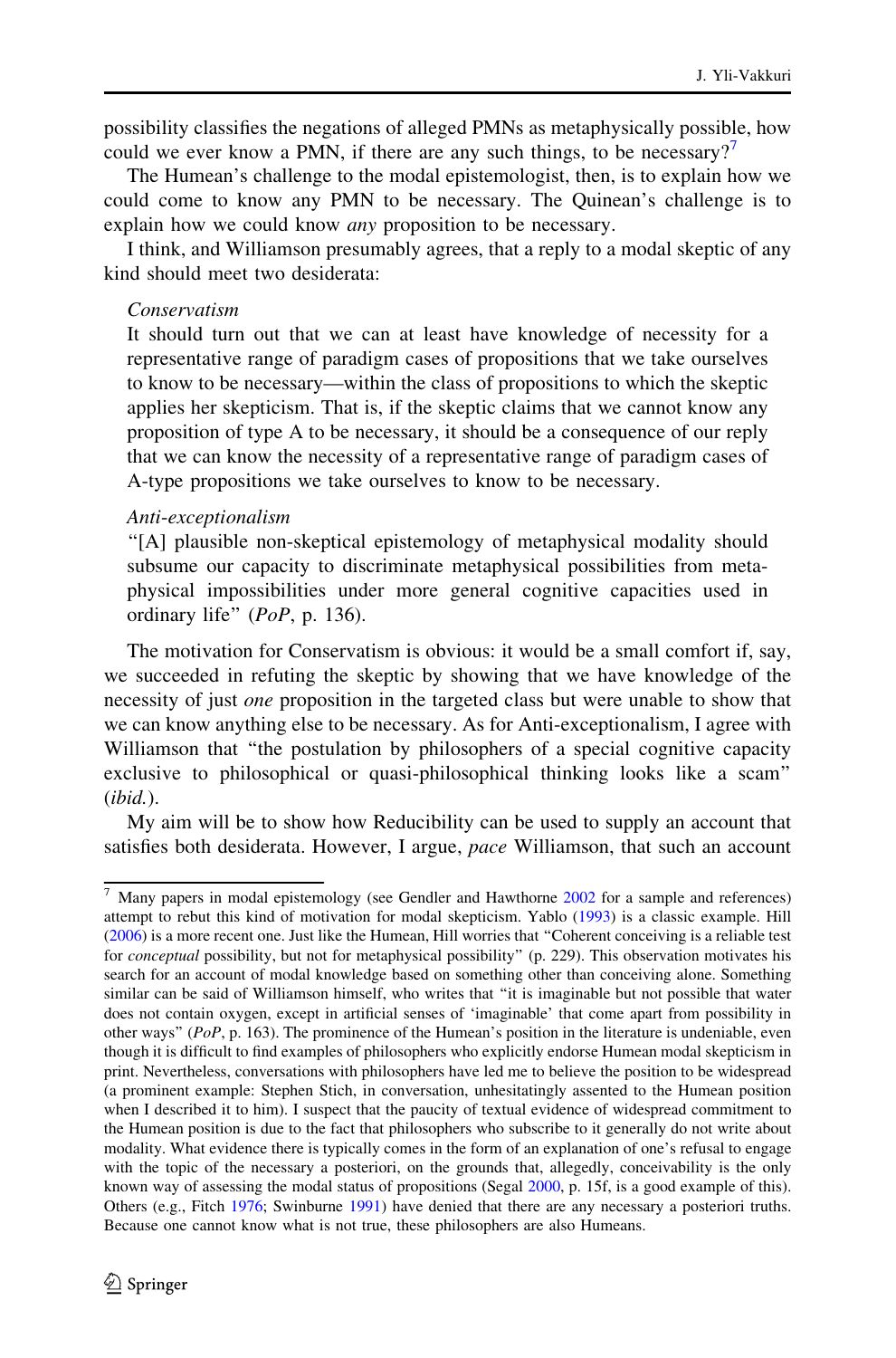should not be framed in terms of the non-deductive mode of inference (*counter*factual development) whereby we typically arrive at knowledge of counterfactuals.

Williamson's account of modal knowledge begins with the observation that the logic of metaphysical modality is reducible to counterfactual logic via the equivalence

Reducibility  $\Box p \equiv \neg p \Box \rightarrow \bot.$ 

from which  $\Diamond p \equiv \neg (p \Box \rightarrow \bot)$  follows by the duality of  $\Diamond$  and  $\Box$ . Exploiting these equivalences, we may, as Williamson notes, use the same cognitive capacities by which we evaluate counterfactuals to evaluate modal claims: "the ordinary cognitive capacity to handle counterfactual conditionals carries with it the cognitive capacity to handle metaphysical modality"  $(PoP, p. 136)$ . The capacity for counterfactual thinking is a thoroughly ordinary cognitive capacity, so Antiexceptionalism is respected—provided that Williamson can show that ordinary capacity is capable of producing knowledge of counterfactuals that are logically equivalent to modal claims.

The qualification just made bears some emphasis. Reducibility alone does not guarantee the satisfaction of Anti-exceptionalism. That the ability to evaluate counterfactuals itself is thoroughly ordinary does not rule out the possibility that the evaluation of *some* counterfactuals requires other, less than ordinary capacities due to the material in their antecedents and consequents. For example, if it turned out that the evaluation of any counterfactual with a contradiction as a consequent required a special faculty of rational intuition not put to use outside of philosophy, Anti-exceptionalism would be violated.<sup>8</sup> It is therefore incumbent upon Williamson to show that we can come to know not only humdrum counterfactuals but specifically those counterfactuals which are equivalent to necessity claims—or at least a representative range of them—by using only ordinary cognitive capacities. I think this challenge can be met.

Meeting this challenge, however, does not require showing that ''knowing certain counterfactuals is the way, or even our *usual* way, of knowing modal facts" (Jenkins [2008,](#page-18-0) p. 695). Jenkins correctly points out that Reducibility entails no such thing, and that ''[a]t most, [Reducibility] might be taken to suggest that knowing the relevant counterfactuals is  $a$  way of coming to know modal facts" (ibid.). While Jenkins may be right that ''epistemologists of modality are (rightly) more centrally interested in how we *do* know about modality than in the question of how we *might* know about modality" (pp. 695–696), I take it that the *anti-skeptical* project in which Williamson and I are engaged is well enough served by the finding that we

<sup>8</sup> Malmgren (forthcoming: §3) raises a related worry: that the evaluation of those counterfactuals that, according to Williamson, capture the verdicts issuing from philosophical thought experiments such as Gettier cases might require ''rational intuition''. Though this would be bad news for Williamson's overall metaphilosophical project, it would have no effect on the project of fending off skepticism about modality. I am not concerned with responding to the sort of modal skeptic who (only) thinks we never have knowledge of the necessity of *specifically philosophical* claims. However, if the reply I develop in [§4](#page-9-0) is correct, then such a skeptic must be wrong—after all, very many interesting philosophical claims have the form of identity claims: that knowledge is justified true belief; that to have a disposition to R when S is to be such that if one were R-ed, then one would S; and so on.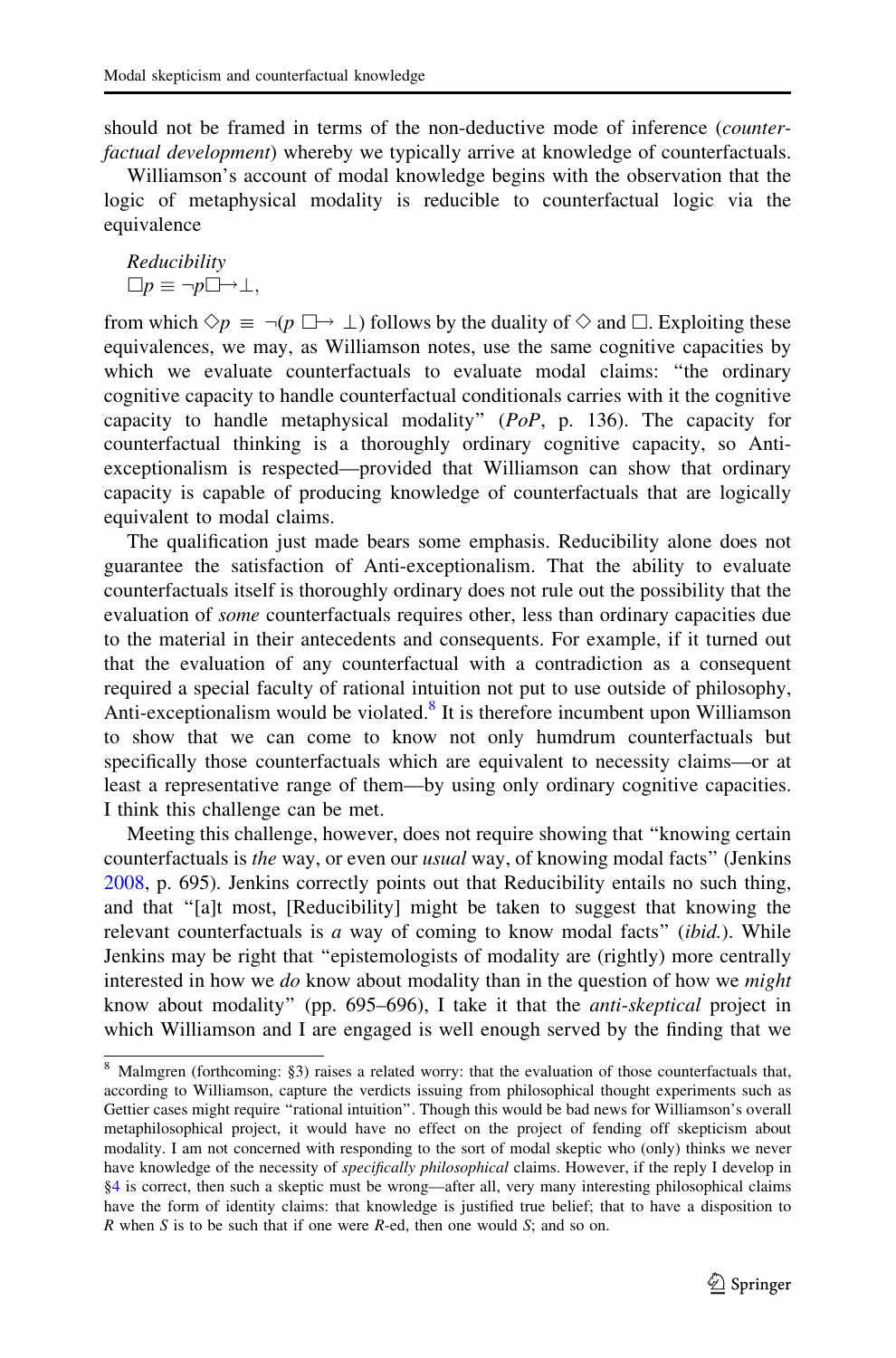have an ordinary cognitive capacity which *enables* us to acquire knowledge of modality in paradigmatic cases in which we take ourselves to have modal knowledge. There is, of course, a further skeptical worry that can be introduced even if Williamson's project succeeds: perhaps, even though Williamson's approach shows that we *could* have modal knowledge in the paradigmatic cases, we *actually* arrived at our modal beliefs by some non-knowledge-conducive method which just happens to produce largely the same judgments as counterfactual reasoning plus Reducibility, and we therefore have no modal knowledge. However, such a skeptical scenario does not seem particularly worrying if Williamson's project succeeds. After all, once we are in possession of the counterfactual method for producing modal knowledge, we can use it to acquire knowledge of the various modal facts which we previously only believed.

As a first step in outlining a counterfactual method for producing modal knowledge, Williamson offers an account of how we evaluate counterfactuals in general. He describes the assertibility conditions of counterfactuals as follows.

[W]e assert  $A \Box \rightarrow B$  when our counterfactual development of the supposition A robustly yields **B**; we deny  $A \Box \rightarrow B$  when our counterfactual development of A does not robustly yield B (and we do not attribute the failure to a defect in our search) ( $PoP$ , p. 163).

These conditions are then applied to modal claims via Reducibility:

[W]e assert  $\Box A$  when our counterfactual development of the supposition  $\neg$ A robustly yields a contradiction; we deny  $\Box$ A when our counterfactual development of  $\neg$ **A** does not robustly yield a contradiction (and we do not attribute the failure to a defect in our search) (ibid.).

The underlying cognitive capacity is one for a non-deductive form of inference Williamson calls the *counterfactual development of a supposition*—I will simply call it counterfactual development (CD). Williamson describes CD as follows:

We can… schematize a typical overall process of evaluating a counterfactual conditional thus: one supposes the antecedent and develops the supposition, adding further judgments within the supposition by reasoning, offline predictive mechanisms, and other offline judgments. The imagining may but need not be perceptual imagining. All of one's background knowledge and beliefs are available from within the scope of the counterfactual supposition as a description of one's actual circumstances (if we know B, we can infer  $A \nightharpoonup \nightharpoonup \nightharpoonup B$  for any  $A$ ...). Some but not all of one's background knowledge and beliefs are also available within the scope of the supposition as a description of the counterfactual circumstances, according to complex criteria (the problem of cotenability). To a first approximation: one asserts the counterfactual if and only if the development eventually leads one to add the consequent ( $PoP$ , p. 153).

Let us assume Reducibility, and assume that Williamson's description of the way we typically evaluate counterfactuals is correct. Given these assumptions, what role might CD play in a Reducibility-based reply to a modal skeptic? A natural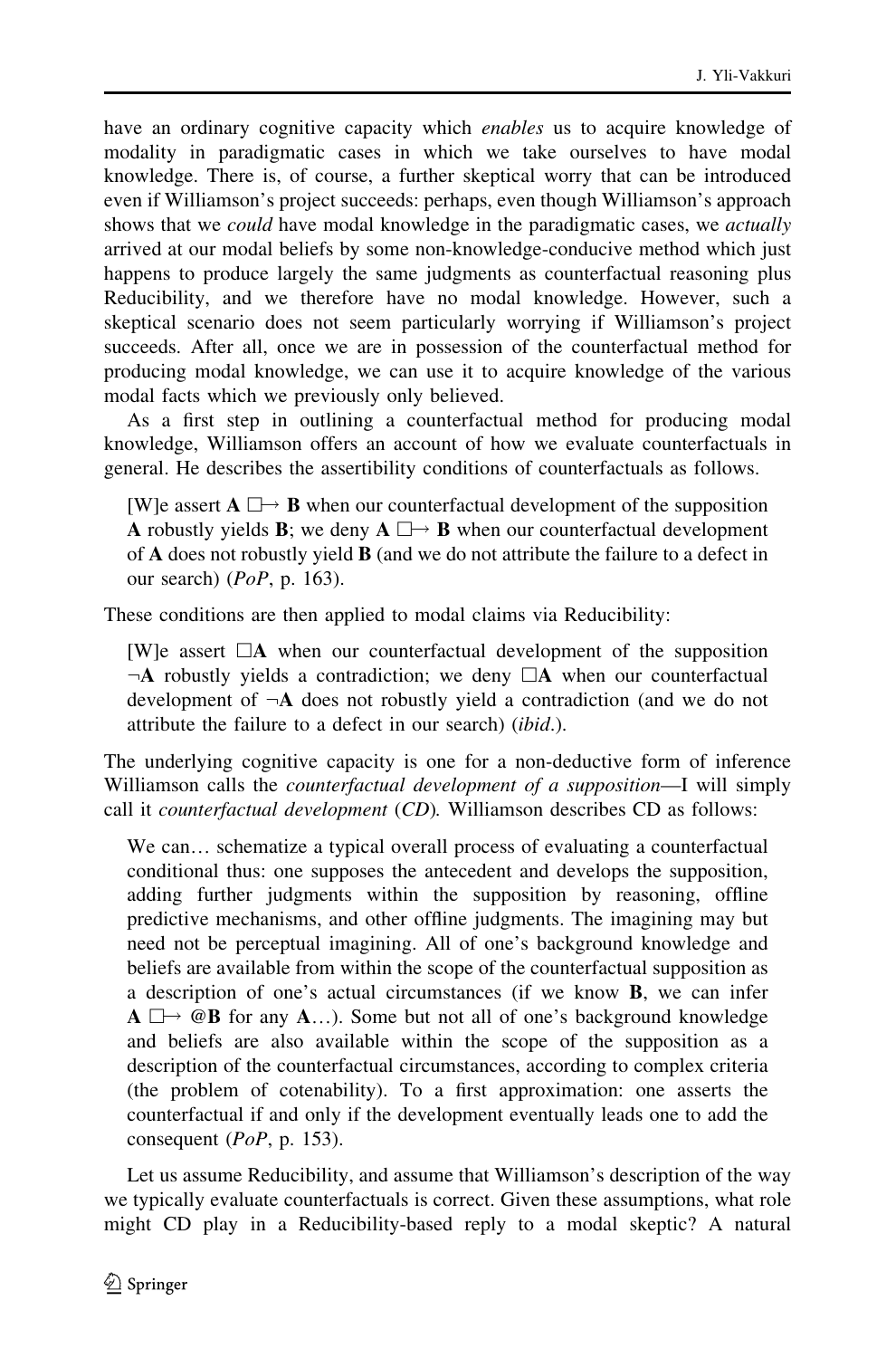<span id="page-6-0"></span>suggestion here would be that we can reply to a skeptic who denies we can know  $\Box p$ by exhibiting a CD of  $\neg p$  into  $\perp$ , on the basis of which we conclude that  $\neg p \Box \rightarrow \perp$ and, by Reducibility,  $\Box p$ . But, in fact, the reply need not *ever* take that form, and in some cases it is unclear whether it *can* take that form. There are adequate replies to modal skeptics of both the Quinean and Humean variety which never exhibit even one CD, but instead show that we can know the necessity of whole classes of propositions on the basis of general logical and epistemological considerations. Furthermore, it is doubtful that a reply that makes use of CDs is even available in the case of the Humean. In the next two sections I show how to use Reducibility to reply to the Quinean and Humean without engaging in CD.

### 3 Replying to the Quinean

I begin with the Quinean, who professes not to understand modal talk when the modality in question is metaphysical. Thanks to Reducibility, we can explain the intended senses of the modal words to her in terms she does understand: the counterfactual conditional and truth-functional connectives. We can say to her that  $\Box p$  simply *means*  $\neg p \Box \rightarrow \bot$ . Reducibility can be used to uniquely single out the metaphysical sense of 'necessary'.<sup>9</sup>

The next step is to show that we can use Reducibility to arrive at knowledge of necessity. This will be straightforward in the case of any mathematical truth for which there is a proof, and for any logical truth. Neither case requires us to engage in CD.

Let us consider mathematical truths first. It is a logical platitude that any claim that has a proof has a proof by *reductio*. If  $p$  is a provable mathematical truth, it is easy to show  $p$  to be necessary by proving  $p$  by *reductio*. A proof of  $p$  by *reductio* is just a special case of a CD of the supposition that  $\neg p$  into a contradiction. In a *reductio*, one makes the counterfactual supposition that  $\neg p$ . One then imports into the scope of the supposition some further facts  $q_1, \ldots, q_n$ , and one gives a proof of  $\perp$ from  $\{\neg p, q_1, \ldots, q_n\}$ . Clearly, if a counterfactual supposition of  $\neg p$  together with facts legitimately imported into its scope deductively yields  $\perp$ , then  $\neg p \Box \rightarrow \perp$ , and, by Reducibility,  $\Box p$ .

The argument just given is a *deductive* argument for the conclusion that every provable mathematical truth is necessary. Nowhere does it make use of CD—it would not be deductive if it did—though it of course makes use of an assumption *about* CD: that a proof by *reductio* is a CD of the negation of what is to be proved into  $\perp$ . But this is hardly controversial if we accept Williamson's account of the assertibility conditions of counterfactuals.

The argument in the case of logical truths is even more general: one can appeal to general logical principles to prove via Reducibility, in one fell swoop, that every logical truth is necessary. For let p be a logical truth. Then  $\neg p \rightarrow \bot$  is a logical

<sup>&</sup>lt;sup>9</sup> Up to logical equivalence, at least. One could argue that, because they differ in semantic structure, the two sides of the equivalence in Reducibility are not strictly synonymous (see PoP, p. 160).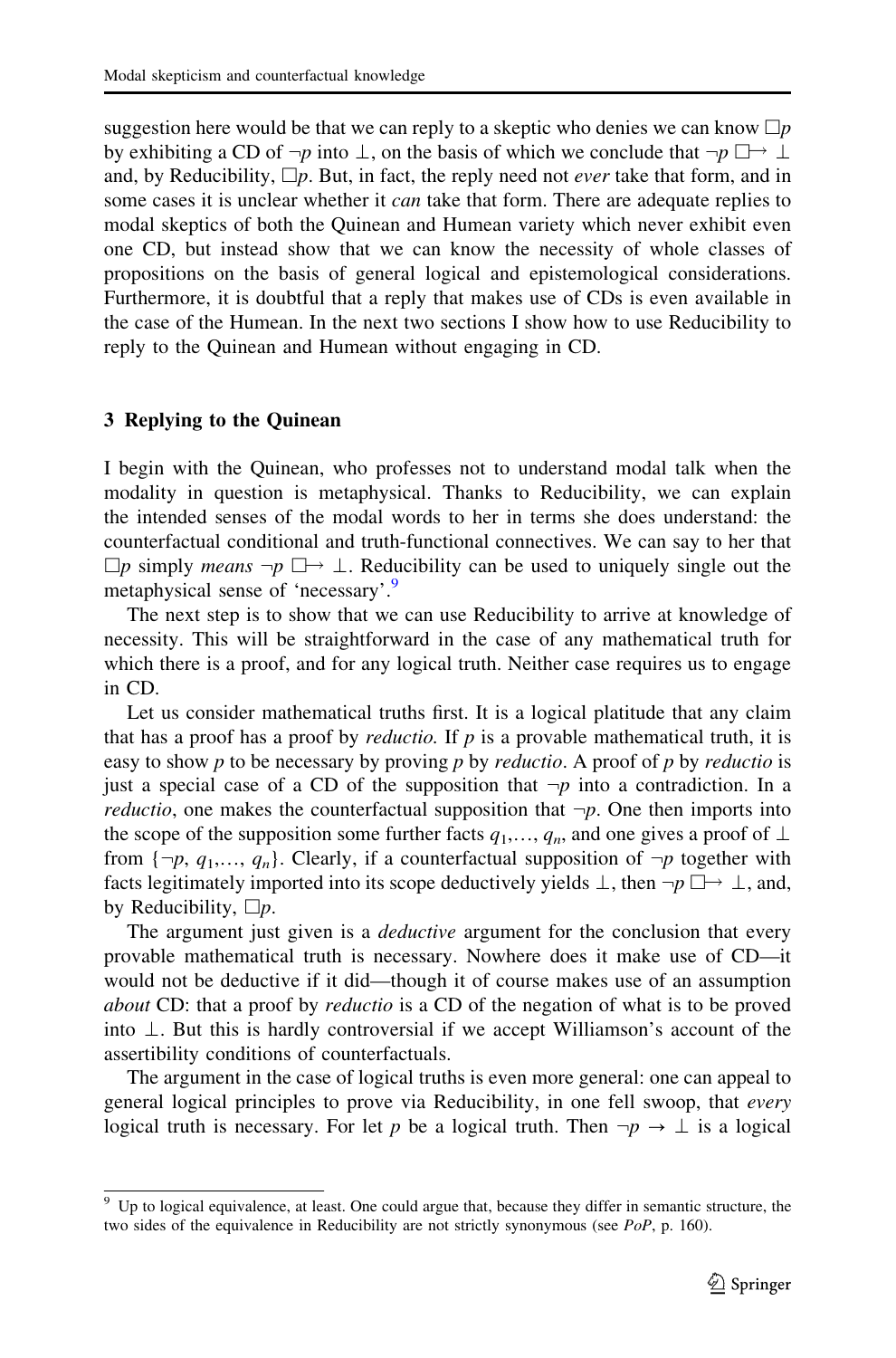truth. If a material conditional is logically true, then the corresponding counterfactual is too, so  $\neg p \Box \rightarrow \bot$  is a logical truth.<sup>10</sup> By Reducibility,  $\Box p$  is a logical truth as well.<sup>11</sup> Whenever p is a logical truth, so is  $\Box p$ . (This, of course, is a proof of the validity of the "Necessitation" rule of normal modal logics—viz.: if  $\vdash p$  then  $\vdash$  $\Box p.)^{12}$ 

There is nothing for the Quinean to object to here. She is a skeptic specifically about metaphysical necessity, not about counterfactuals, or about logical or mathematical truth. Because she understands counterfactuals and truth-functional connectives, she understands  $\Box$  thanks to Reducibility. Because she understands counterfactuals, she knows that any proof by reductio can be converted into a CD that yields a contradiction, and she knows by Reducibility that every mathematical truth for which there is a proof is necessary. Because she understands counterfactuals, she knows that  $p \Box \rightarrow q$  is a logical truth whenever  $p \rightarrow q$  is, and this is all that is required for a proof of the necessity of all logical truths via Reducibility. Conservatism is respected: we can know that all logical truths are necessary, and that at least any provable mathematical truth is. And at no point in my reply did I engage in CD.

## 4 Replying to the Humean

Few philosophers nowadays accept the extreme, Quinean version of modal skepticism, however. The typical contemporary modal skeptic is of the Humean variety. Let us suppose that the Humean recognizes the adequacy of §[3'](#page-6-0)s reply to the Quinean: she accepts the characterization of metaphysical necessity in terms of counterfactuals, and accepts that we know many things to be necessary—among them logical and provable mathematical truths. But she denies that we can know any properly metaphysical necessities (PMNs)—propositions which are metaphysically necessary but not necessary in any stricter sense—to be necessary. Her reason for denying this is that the negations of PMNs are conceivable.

One might think that simply by providing an alternative to the conceivability test commonly attributed to Hume (judge that  $\Diamond p$  if p is conceivable), Reducibility constitutes an adequate reply to the Humean: Never mind if  $\neg p$  is conceivable

<sup>&</sup>lt;sup>10</sup> The argument relies on the quite innocent rule of Deduction, viz.: if  $\vdash p \rightarrow q$  then  $\vdash p \Box \rightarrow q$ , which is common to both Lewis's and Stalnaker's counterfactual logics. In Lewis's system, a more general version of this rule is called ''Deduction within Conditionals'' ([1973,](#page-18-0) p. 132). In Stalnaker's system Deduction follows from axiom schema (a1) via Necessitation and the definition of  $\Box$  (Stalnaker [1968/1981](#page-18-0), pp. 105–106).

<sup>&</sup>lt;sup>11</sup> This proof (and the rule of Deduction) is invalid if there are contingent logical truths. I address this concern in §[5.](#page-17-0)

<sup>&</sup>lt;sup>12</sup> It is worth noting that paradigm cases of analytic truths can also be shown to be necessary by an extension of this argument. According to one traditional view, all analytic truths can be obtained from logical truths by substituting synonyms for synonyms. Whether or not this is true, at least the paradigm cases of analytic truths have this feature: e.g., 'All bachelors are unmarried' is presumably analytic because 'bachelor' is synonymous with 'unmarried man'. To show that it is necessary that all bachelors are unmarried, then, we simply show that 'All unmarried men are unmarried', a logical truth, is necessary, and then replace 'unmarried men' with 'bachelors'.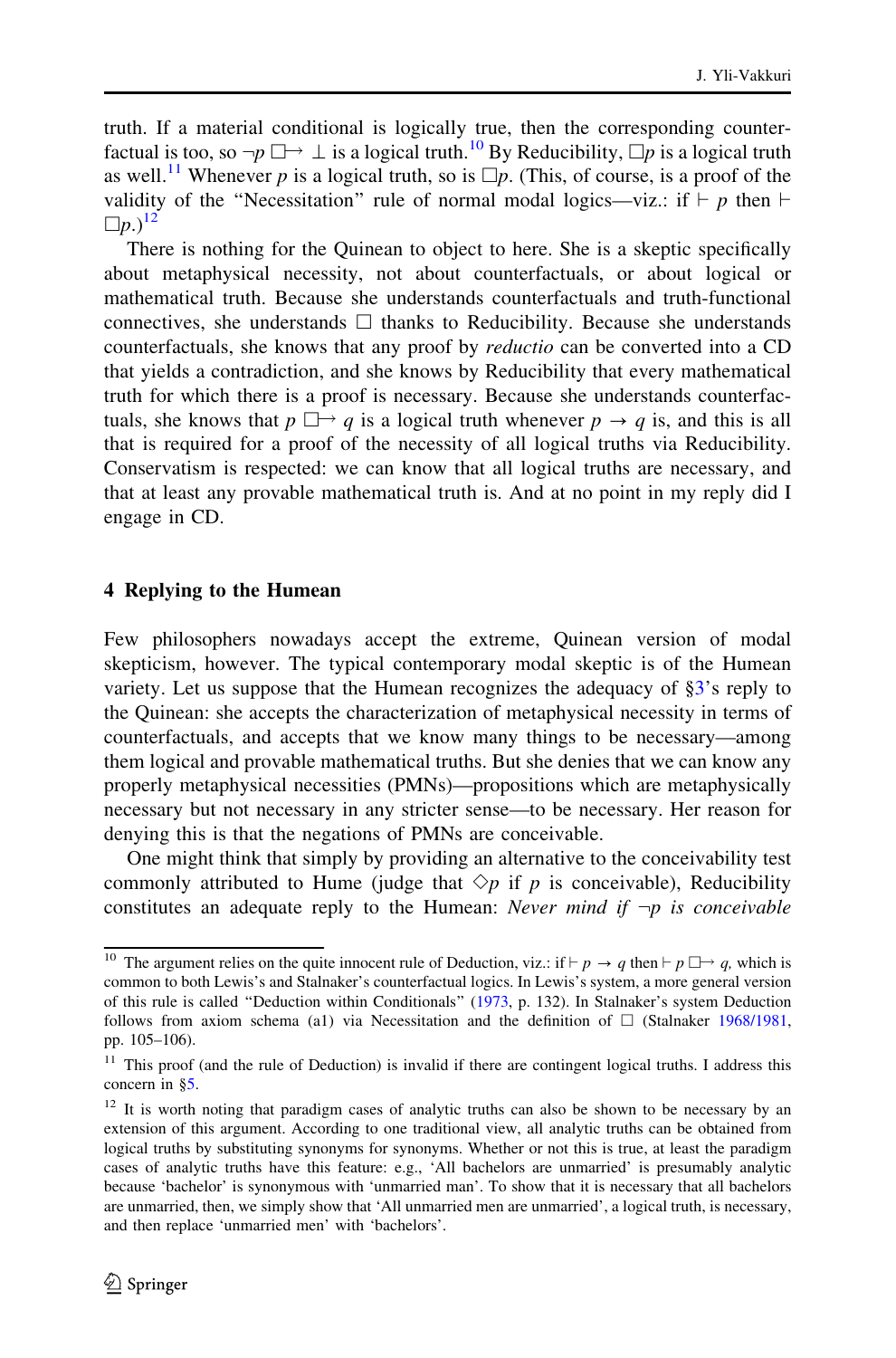whenever p is a PMN; if you know that  $\neg p \Box \rightarrow \bot$ , then you know that  $\Box p$ ! But this is not so: nothing that has been said so far gives any indication of how one might come to know that  $\neg p \Box \rightarrow \bot$  when p is a PMN. The Humean can (justly, I argue in [§5](#page-17-0)) complain that whenever  $\neg p$  is conceivable, we do not know how to counterfactually develop  $\neg p$  into a contradiction. CD appears to be of no help here.

It is, then, a good thing that there is a Reducibility-based reply to the Humean which makes no use of CD. This reply simply points out that, for a broad class of PMNs  $p$ ,  $\Box p$  is a logical consequence of propositions the Humean grants that we know.

Let us begin with identity claims. That Hesperus  $=$  Phosphorus  $(H = P)$  is a PMN. Because it is a logical truth that  $H = H$ , by the argument of §[3](#page-6-0) it is also a logical truth that  $H \neq H \square \rightarrow \bot$ .  $H \neq P \square \rightarrow \bot$  follows by Leibniz's Law from  $H \neq H \square \rightarrow \bot$  and  $H = P$ , which the Humean will agree that we know. By Reducibility, we conclude that  $\Box H = P$ , and this, being deduced from a known premise, is also known.

The necessity of the distinctness of Hesperus and Jupiter (J) is also easy to deduce from a known premise: that  $H \neq J$ . By the argument of the previous paragraph,

$$
(*)\ H=J\ \Box \!\!\!\rightarrow\!\! (H\neq J\ \Box \!\!\!\rightarrow\!\bot)
$$

is a logical truth. The inference from (\*) and  $H \neq J$  to  $H = J \Box \rightarrow \bot$  is obviously valid (it is a propositional counterfactual logic validity: the argument is of the form  $\neg p, p \Box \rightarrow (\neg p \Box \rightarrow \bot) /$ ; p  $\Box \rightarrow \bot$ ). By Reducibility, H = J  $\Box \rightarrow \bot$  entails  $\Box H \neq J$ .

There is nothing for the Humean to object to here. She understands counterfactuals, so she is capable of recognizing the validity of simple valid arguments involving counterfactuals. The arguments for the necessity of the identity of Hesperus and Phosphorus and of the distinctness of Hesperus and Jupiter are simple valid arguments involving counterfactuals.

We can also use deductive arguments to show that a wide variety of paradigm examples of PMNs which are not identity or distinctness claims are necessary, because they are logical consequences of true identity or distinctness claims. For example, much ink has been spilled over whether 'Water is  $H_2O'$  has the logical form of an identity (see Soames [2002,](#page-18-0) Chaps. 10–11 and citations). Let us suppose that it does not, but that it has, as one hypothesis holds (see Parsons [1979](#page-18-0)), the logical form:

(W1)  $\forall x$ (water(x)  $\leftrightarrow H_2O(x)$ ).

(According to Parsons, a mass term like 'water' is a predicate that is true of quantities or samples of stuff.) If so, then the following seems to be something we know.

(W2)  $\lambda x. \text{water}(x) = \lambda x. H_2O(x)$ .

Since  $\forall x$ (water(x)  $\leftrightarrow$  water(x)) is a logical truth, so is

 $(W3) \neg \forall x (water(x) \leftrightarrow water(x)) \Box \rightarrow \bot,$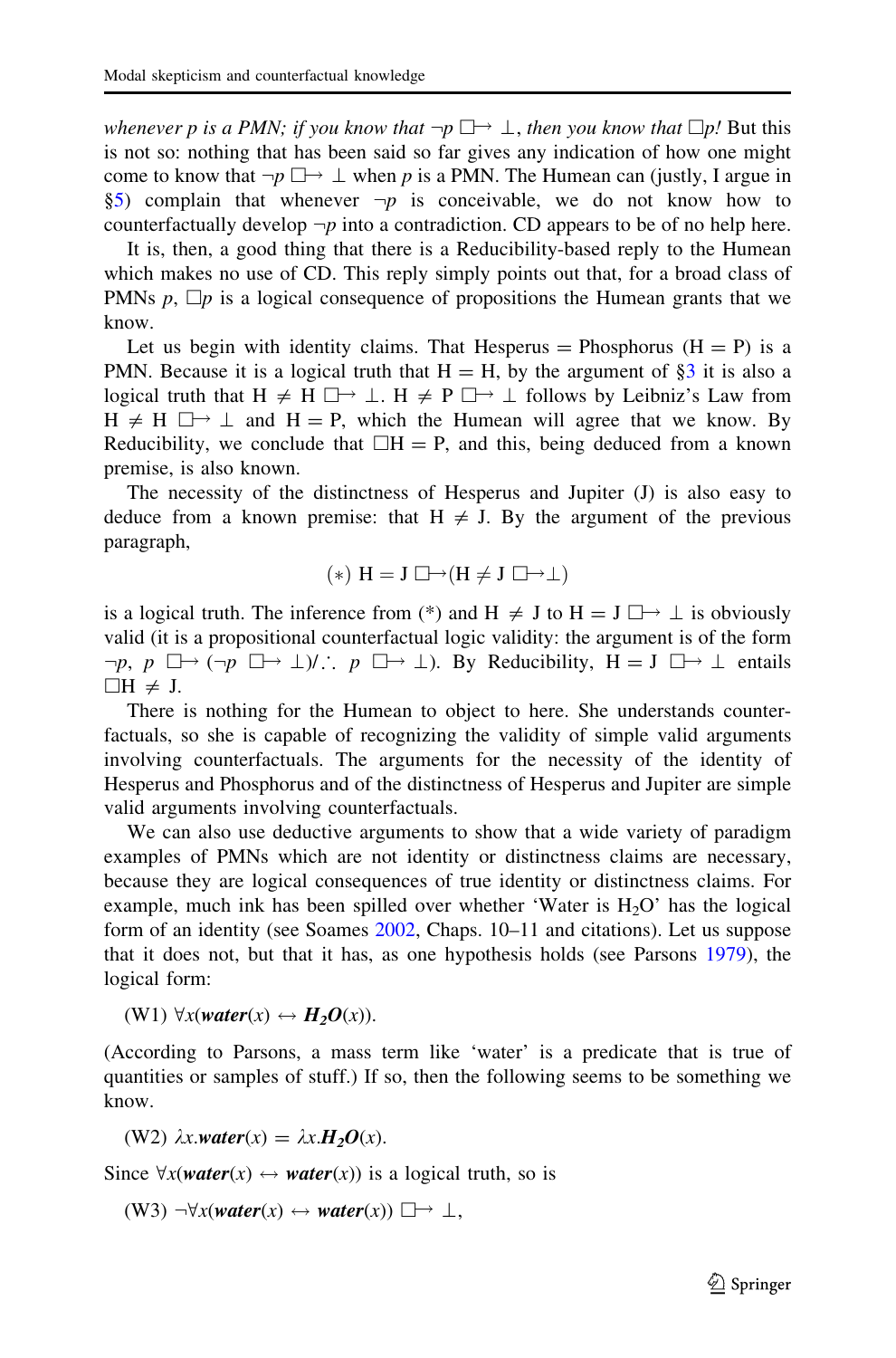<span id="page-9-0"></span>and

$$
(W4) \neg \forall x(water(x) \leftrightarrow H_2O(x)) \Box \rightarrow \bot
$$

follows from (W2) and (W3) by the second-order variant of Leibniz's law and lambda conversion. By Reducibility, (W4) entails the necessity of (W1). We can deal similarly with 'Whatever has a temperature of  $30^{\circ}$ C has a mean molecular kinetic energy of  $30^{\circ}$ C', and many other standard examples. We can, of course, also show the necessity of the property identity claims themselves via a second-order variant of the argument for the necessity that  $H = P$ .

The Humean must grant that we do, at least in some cases, know property identities; she is only a skeptic concerning the necessity of PMNs, not a skeptic about identity. There are many property identities we know empirically: that the property of being (a quantity of) gold is the property of being (a quantity of) element #79, that the property of having temperature-measured-in-Celsius of 30 is the property of having mean molecular kinetic energy-measured-in-Celsius of 30, and so on. For a modal skeptic to suggest that gold and element #79, temperatures of 30C and mean molecular kinetic energies of 30C, etc., might be always compresent despite being distinct would be no more motivated than to suggest that Hesperus and Phosphorus might be spatiotemporally coincident despite being distinct. Some reason must be given for why we do not know these identities, which we take ourselves to know outside of philosophical contexts.

Of course, the Humean must allow that we know even more property distinctness claims (whenever not every P is a O,  $\lambda x.Px \neq \lambda x.Ox$ ), whose necessity deductively follows by the second-order version of the proof of the necessity of distinctness, and a vast number of such truths are PMNs. The Humean must allow, then, that we know very many PMNs, including a representative range of the paradigm cases, to be necessary.

Like my reply to the Quinean, my reply to the Humean never makes use of CD. It shows that very many PMNs can be known to be necessary because their necessity can be deduced from known premises. Unlike my reply to the Quinean, my reply to the Humean does not even mention CD, and it is unclear what good mentioning or using CD could do in this context, as we shall see in the next section.

## 5 Williamson's alternative

Williamson pursues a different tack than I have in §[§3](#page-6-0)–4, making use of CD where I have used deductive arguments. In this section I contrast his approach with mine.

I begin with mathematical truths. One can indeed use CD to show that a provable mathematical truth is necessary, because, again, a proof by *reductio* just is a CD of a supposition into a contradiction. But in order to do this one must know how to prove the truth whose necessity is in question. There are a vast number of provable mathematical truths we do not know how to prove, so presumably a reply to the Quinean which made use of CD would have to make an *inductive* case for the necessity of provable mathematical truths: one exhibits a sufficient number of CDs of the negations of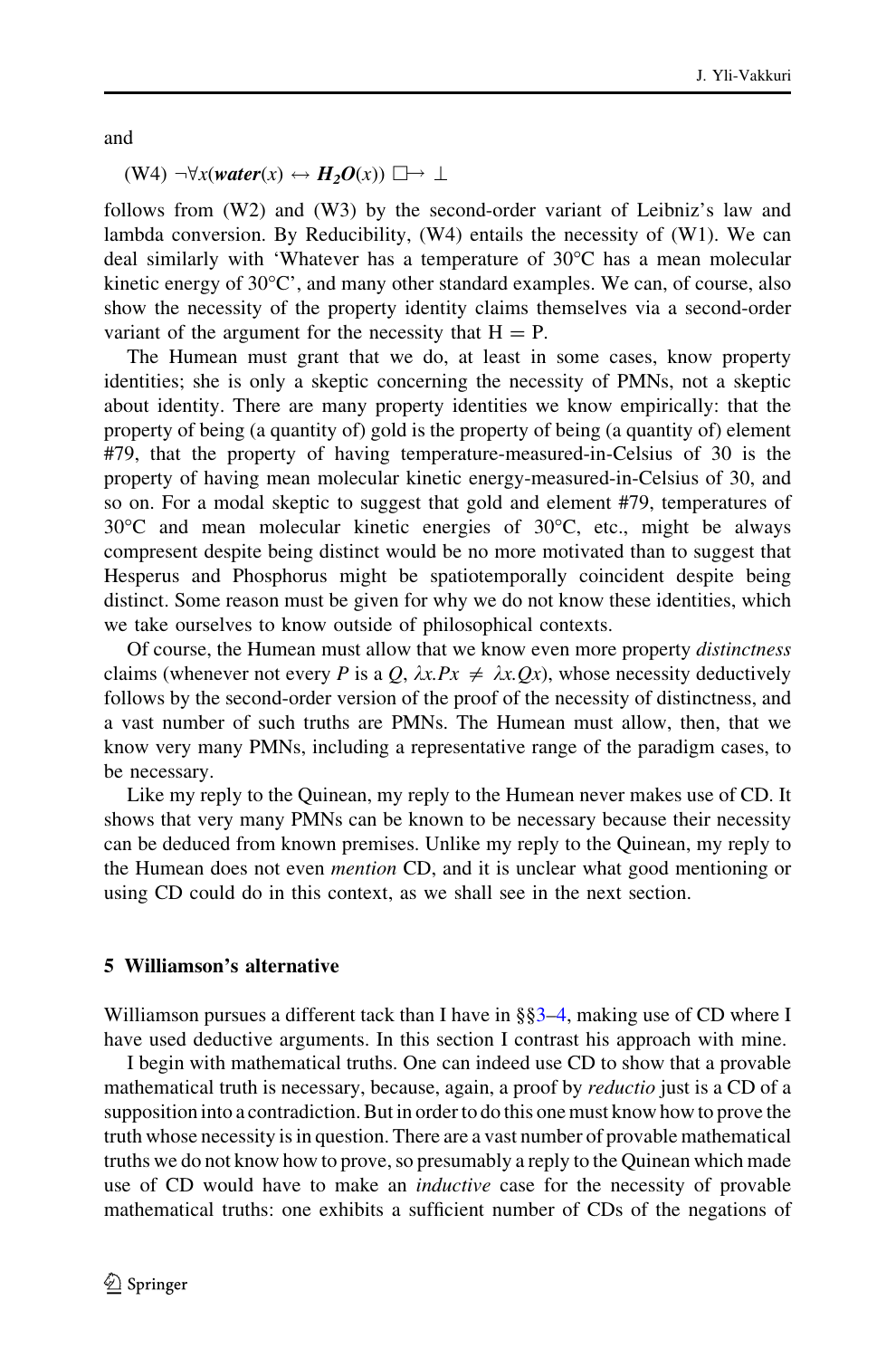mathematical truths one knows how to prove into contradictions, and then one projects the hypothesis that all provable mathematical truths are necessary.

Whether or not such an induction is warranted, there is something deeply unsatisfying about this way of replying to the Quinean. It misses the *reason* why we succeed in showing any provable mathematical truth to be necessary by CD: that whatever is provable is provable by *reductio*, and that a proof by *reductio* is ipso facto, thanks to Reducibility, warrant for the assertion of a necessity claim. To show this, one need not ever counterfactually develop the negation of a provable mathematical truth into a contradiction, nor does it help to do so (except perhaps pedagogically: one might hit upon the deductive argument by considering a variety of CDs of provable mathematical truths into contradictions). In replying to the Humean, the deductive argument for the necessity of all provable mathematical truths is by far preferable to the CD-based inductive argument for the same.

One could also use CD to argue that various logical truths are necessary, by proving them by reductio, and projecting the hypothesis that all provable logical truths are necessary. But in doing so one would miss an important logical fact: that whenever p is a logical truth (provable or not), so is  $\neg p \Box \rightarrow \bot$ . Surely a deductive argument that uses this fact to show that all logical truths are necessary is preferable as a reply to the Quinean.

At this point, however, I must consider an objection that may be extrapolated from Williamson's discussion ( $PoP$ , p. 144). My argument for the necessity of all logical truths is valid only if there are no contingent logical truths, for if  $p$  is a contingent logical truth, then the logical truth of  $\neg p \rightarrow \bot$  does not guarantee the truth, let alone logical truth, of  $\neg p \Box \rightarrow \bot$ . And if the logical truth of  $\neg p \rightarrow \bot$  does not guarantee the truth of  $\neg p \Box \rightarrow \bot$ , then, not only is my argument for the necessity of all logical truths invalid, but even the CD-based method suggested above as an alternative to it will fail, and so will the CD-based method suggested above as an alternative to my argument for the necessity of all provable mathematical truths. Both methods presuppose that a proof by *reductio* of  $p$  is a legitimate CD of  $\neg p$  into  $\perp$ . But this will not be the case if p is a contingent logical truth, or if one of the ancillary assumptions used in the derivation of the contradiction from  $\neg p$  is. If there are contingent logical truths, then, if CDs are at all usable for arriving at knowledge of necessity, then CDs cannot be reconstructed as proofs by reductio.

I have no interest in defending the claim that every CD by which we could arrive at knowledge of necessity can be reconstructed as a deductive argument. And certainly Williamson is right that CDs generally cannot be so reconstructed. However, I think it would be a particularly bad consequence if the pre-theoretically obvious connection between counterfactuals and proofs by reductio—to wit, that if there is a proof by *reductio* of p, then  $\neg p \Box \rightarrow \bot$  (see Lewis [1973](#page-18-0), p. 24)—were severed. In countenancing contingent logical truths, one incurs great systemic costs, of which this is one. Other systemic costs include: that the so-called Deduction rule of counterfactual logics $13$  becomes invalid, and that the substitution of logical equivalents becomes invalid. These costs are good reasons to reject the claim that

<sup>&</sup>lt;sup>13</sup> See Lewis ([1973,](#page-18-0) p. 132) and Stalnaker ([1968/1981,](#page-18-0) pp. 105-106).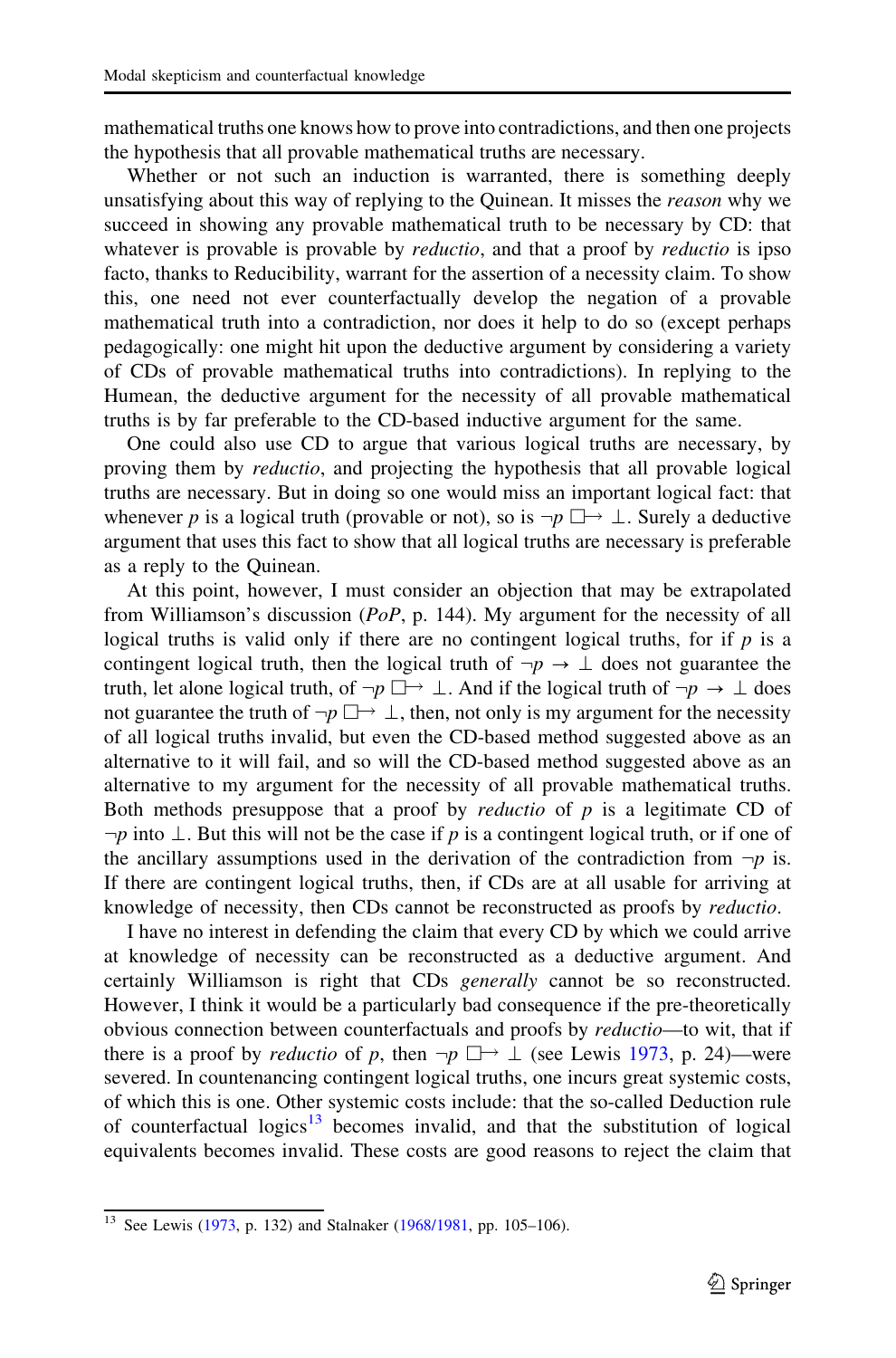there are contingent logical truths. I also note that the standard examples ( $p$  iff actually p', 'I am here now') are contentious for independent reasons.<sup>14</sup>

However, I prefer not to leave the adequacy of my reply to the Quinean to turn on the vexed question of whether there are contingent logical truths. The following is a simple modification of  $\S$ 3's argument for the necessity of logical truths which allows for the existence of contingent logical truths. Let us call logical truths which do not contain 'actually', 'I', or any of the other words that allegedly give rise to contingent logical truths, *secure*. If p is secure, then so is  $\neg p \rightarrow \bot$ ; and if  $\neg p \rightarrow \bot$ is secure, then  $\neg p \Box \rightarrow \bot$  is secure, and therefore so is  $\Box p$ . Because any secure sentence is logically true, and therefore true, according to more permissive conceptions of logical truth, we can have a proof of the necessity of a large class of logical truths—the secure ones—regardless of whether there are any contingent logical truths. And my argument for the necessity of all provable mathematical truths would remain entirely unaffected, because the derivation of a contradiction from the premises of a *reductio* argument for a purely mathematical claim is always secure, as it is expressed in indexical-free language.

Let us finally turn to the PMNs. I argued that knowledge of the necessity of a wide range of paradigmatic PMNs could be obtained by deduction from known identity and distinctness facts. Can it also be obtained by Williamson's preferred method, CD? In CD, again:

one supposes the antecedent and develops the supposition, adding further judgments within the supposition by reasoning, offline predictive mechanisms, and other offline judgments … Some but not all of one's background knowledge and beliefs are… available within the scope of the supposition as a description of the counterfactual circumstances, according to complex criteria (the problem of cotenability) … [O]ne asserts the counterfactual if and only if the development eventually leads one to add the consequent  $(PoP, p. 153)$ .

# That

(G) Gold has atomic number 79

is a paradigmatic PMN. Can we counterfactually develop the supposition that  $\neg(G)$  into a contradiction by adding further judgments cotenable with it? It would seem that we cannot: there is no proof of  $(G)$ , so there is no proof of  $(G)$  by *reductio*. How, then, could we counterfactually develop  $\neg(G)$  into a contradiction? Williamson's reply here is surprising. He suggests that we import the fact that (G) into the scope of the counterfactual supposition that  $\neg(G)$ :

If we know enough about chemistry, our counterfactual development of the supposition that gold is not the element with atomic number 79 will generate a contradiction. The reason is not simply because we know that gold is the

<sup>&</sup>lt;sup>14</sup> There is good evidence that 'actually' does not always (so to speak) take its operand back to the world of the context; rather, the world with respect to which its operand is evaluated can be shifted by other operators. (See Cresswell [1990](#page-18-0), Chap. 3. This observation appears to have been made first in Saarinen [1977,](#page-18-0) pp. 25–27, though using 'in fact' instead of 'actually'.) On 'I am here now', see Predelli ([1998\)](#page-18-0).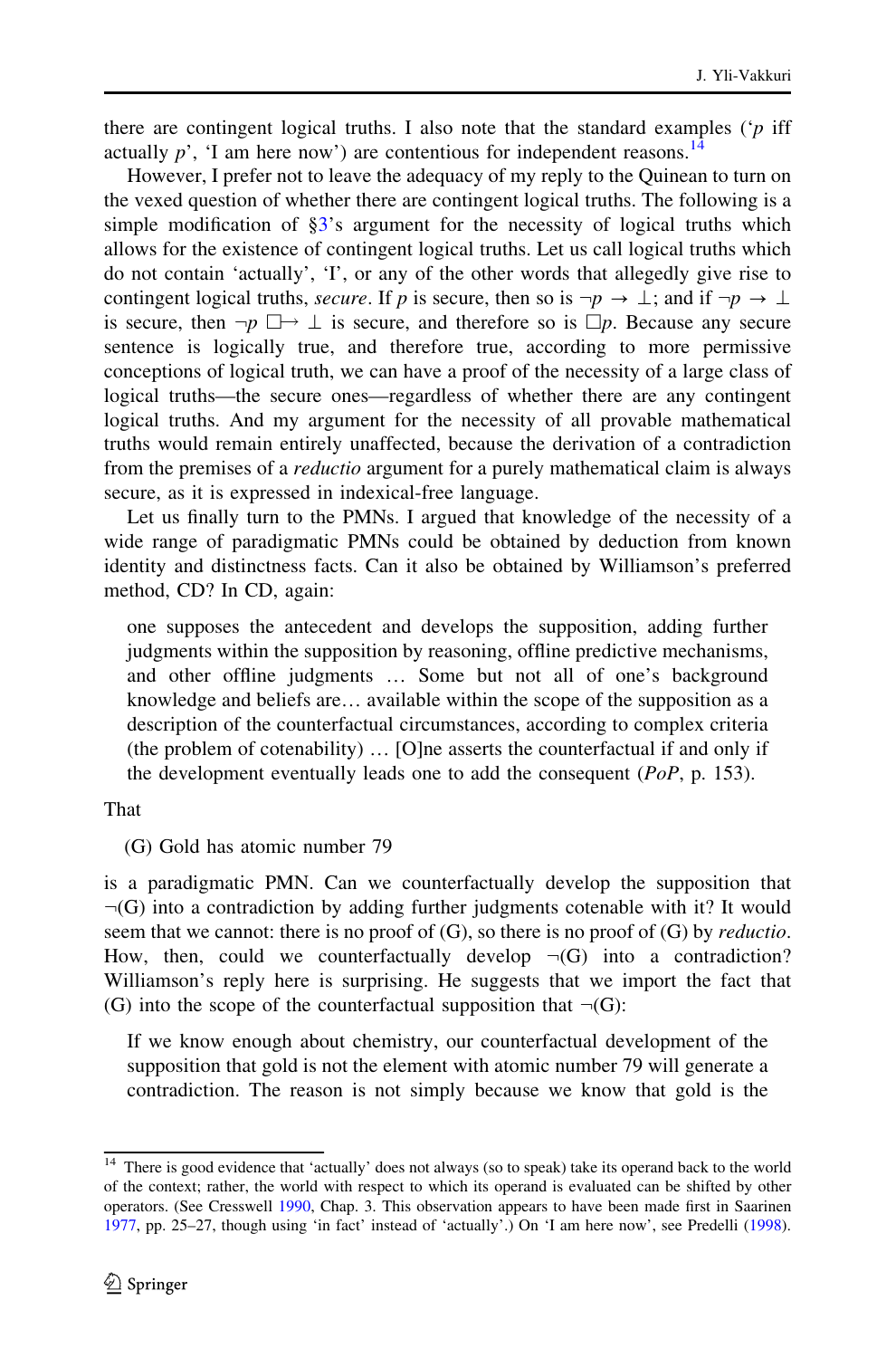element with atomic number 79, for we can and must try to vary some items of our knowledge under counterfactual suppositions. Rather, part of the general way we develop counterfactual suppositions is to keep such *constitutive facts* fixed (PoP, p. 164, emphasis ours).

[W]e need not judge that it is metaphysically necessary that gold is the element with atomic number 79 before invoking the proposition that gold is the element with atomic number 79 in the development of the counterfactual supposition. Rather, projecting *constitutive matters* such as atomic numbers into counterfactual suppositions is part of our general way of assessing counterfactuals. The judgment of metaphysical necessity originates as the output of a procedure of that kind; it is not an independently generated input (PoP, p. 170, second emphasis ours).

The reply is that  $(G)$  is a *constitutive fact*, and that every constitutive fact is cotenable with every counterfactual supposition, so (G) is cotenable with  $\neg(G)$ .

Let us set aside for the moment the question of what a constitutive fact is.

That some propositions are cotenable with their negations is a surprising claim. It is no "part of our general way of assessing counterfactuals" to import  $p$  into the scope of the supposition that  $\neg p$ . It may be part of our way of assessing counterfactuals to generally import constitutive facts, whatever they may be, into counterfactual suppositions, but when the counterfactual supposition is the negation of the very constitutive fact to be imported, they are not cotenable by the standards by which we *ordinarily* judge cotenability. Even in cases in which we import facts inconsistent with the supposition into its scope for the purpose of a reductio, we do not import the very fact of which the supposition is a negation. The suggestion that showing a PMN to be necessary requires one to import  $p$  into the scope of the supposition that  $\neg p$  is extraordinary, and requires some justification.

Williamson's justification is rather terse: a constitutive fact may be imported into the scope of any supposition whatever. But what is a constitutive fact? Williamson does not answer this question, but here are four of the most obvious ways in which it might be answered.

First, it might be that constitutive facts are just those facts that we import into every counterfactual supposition—or, anyway, that we import into every counterfactual supposition when we are evaluating counterfactuals correctly. If so, perhaps one can discover a fact to be constitutive by developing a range of counterfactual suppositions and performing an inference to the best explanation: e.g., if one considers a wide enough range of counterfactual suppositions and one finds that they all lead one to add (G), one might conclude that every counterfactual supposition yields  $(G)$ .<sup>15</sup> The problem with this inductive generalization is that, unless one is already convinced of its truth, it will appear to have obvious counterexamples: after all, the counterfactual supposition that  $\neg(G)$  is prima facie not cotenable with (G).<sup>16</sup>

<sup>&</sup>lt;sup>15</sup> This appears to be Hill's [\(2006](#page-18-0)) suggestion. See his discussion of "two tests" for the necessity of p (pp. 230–231).

<sup>&</sup>lt;sup>16</sup> Hill ([2006](#page-18-0)) does not consider the case where the antecedent is the negation of the proposition whose necessity we are trying to show.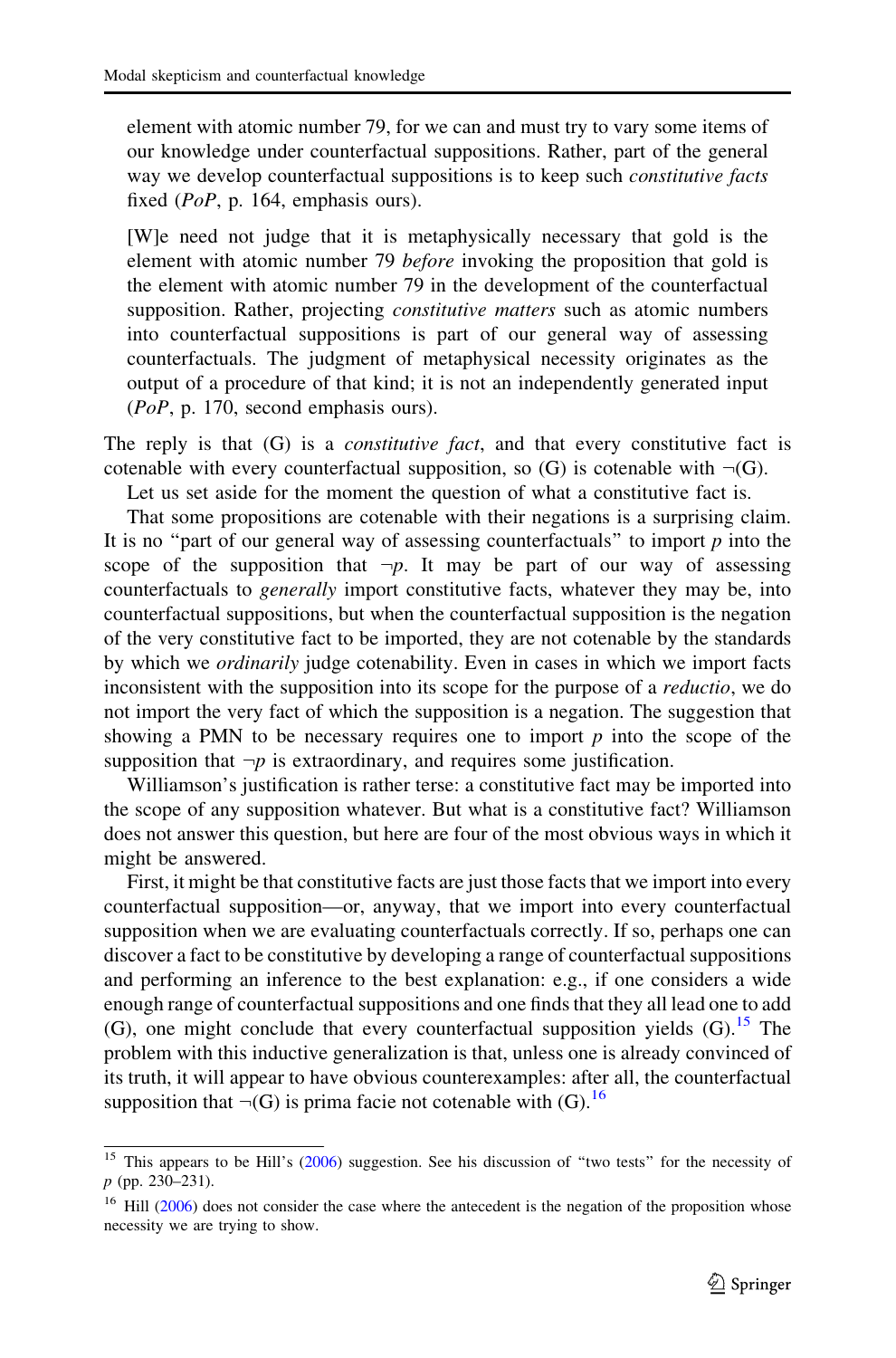Second, it might be that constitutive facts are just necessary truths. By Reducibility, whenever p is a necessary truth,  $\neg p \Box \rightarrow q$  for all q. This justifies the importation of a necessary truth into the scope of any counterfactual supposition. But if the justification for the importation of (G) into the scope of the supposition that  $\neg(G)$  is that (G) is necessary, then that justification is the very piece of knowledge our CD of  $\neg(G)$  into (G) was supposed to produce: that (G) is necessary. No need for CD, then.

The second reply could also be developed in a way which does not render CD superfluous, but which would be inadequate for other reasons: the idea is that to correctly evaluate  $\neg(G) \Box \rightarrow (G)$ , we need not know that (G) is necessary; it suffices that we are appropriately sensitive to necessary truths in performing CDs, so that we import them into the scope of every counterfactual supposition. The problem with this proposal is that it will appear to violate Anti-exceptionalism unless accompanied by some reason to think that this sensitivity to necessary truths is a capacity we put to use outside of philosophy.

Third, it might be that constitutive facts are those which concern the *constitutive* or essential properties of something or other, where ''essential'' is understood as a non-modal notion along the lines of Fine [\(1994](#page-18-0)). A paradigm case: it is allegedly essential to {Socrates} that it contain Socrates, but not essential to Socrates that he belong to {Socrates} (while it is necessary of Socrates that he belong to {Socrates}). Call this the Essentialist Reply. According to the Essentialist Reply, in developing any counterfactual scenario, we must keep the distribution of essential properties fixed. Thus, because having atomic number 79 is an essential property of gold, we may import (G) into the scope of  $\neg(G)$ .

The Essentialist has some work to do in order to convince us that his solution respects Anti-exceptionalism: he must explain by what ordinary cognitive capacity it is that we are capable of discriminating between essential properties and others. Perhaps the most promising line to take here is to argue that this discriminatory capacity is in evidence in scientists' differential interest in ''deep explanatory properties'' such as atomic numbers over superficial ones such as malleability. However, the extreme unclarity of the notion of essence—at present—does not inspire much confidence in this project. The investigation of the logic and metaphysics of essence is only in its infancy<sup>17</sup>; perhaps some day these will be as clear and useful as philosophical tools as the logic and metaphysics of modality are now, but until then the Essentialist Reply amounts to little more than a promissory note.

It is worth noting at this juncture that if Roca-Royes ([2011\)](#page-18-0) were right that the Essentialist Reply requires Williamson to attribute knowledge of essence to those who succeed in attaining knowledge of the necessity of non-identity PMNs via CD, the Essentialist Reply would be quite clearly hopeless. First, it is difficult to see how attributions of knowledge of essence are consistent with Anti-exceptionalism. Secondly, and more importantly, because essence ascriptions entail ascriptions of necessity, if a successful CD of  $\neg(G)$  into (G) required us to know that having

 $17$  Fine [\(1994](#page-18-0), [1995,](#page-18-0) [2001](#page-18-0)) are the key papers.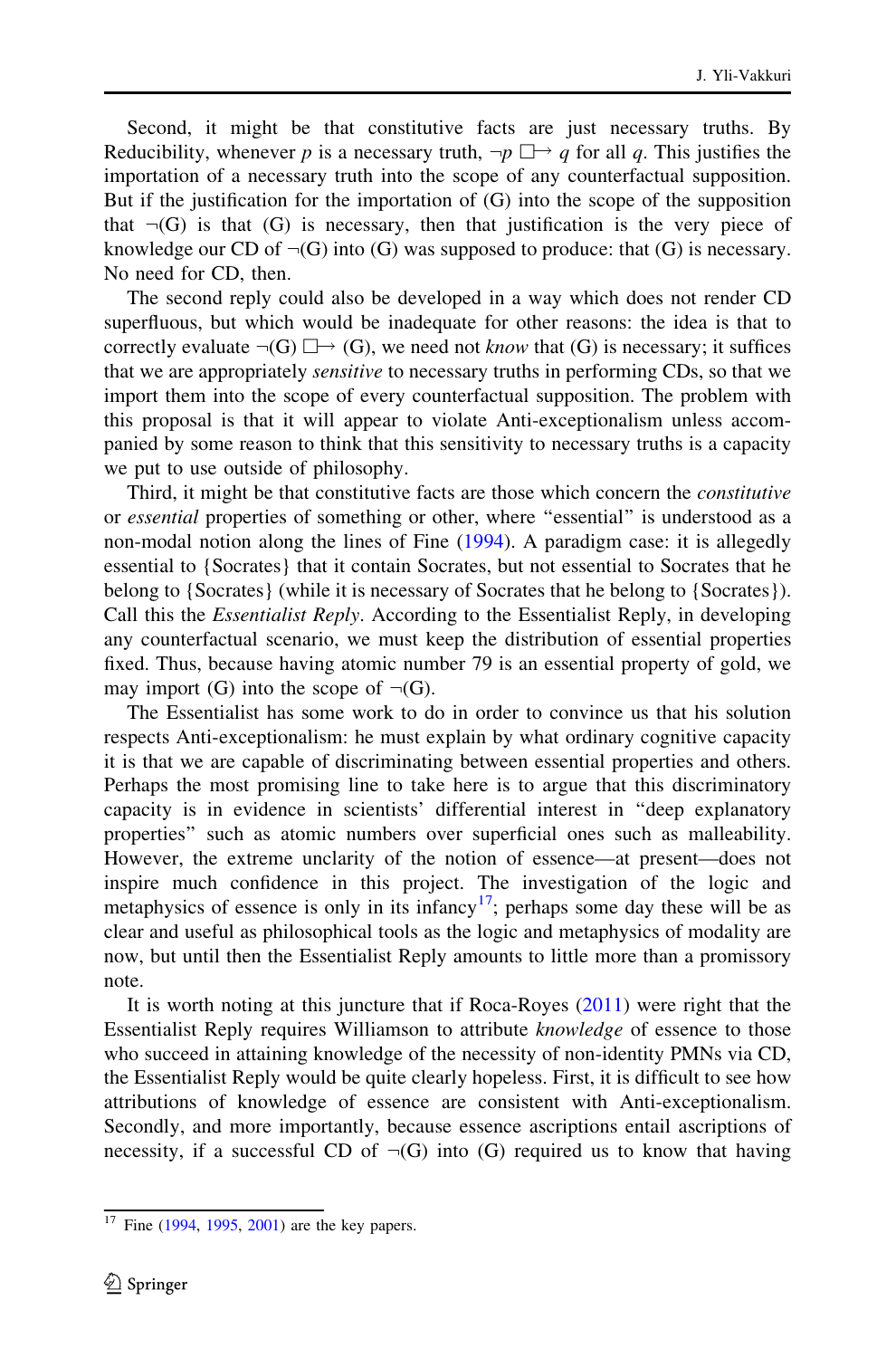atomic number 79 is essential to gold, we could infer the necessity of (G) directly from this fact, and there would be no need to engage in CD.

However, Williamson can avoid attributions of knowledge of essence by stating his position as I did two paragraphs ago. Roca-Royes, for her part, makes use of the premise that ''if our counterfactual judgments are to amount to counterfactual knowledge, it cannot be a matter of chance that we just *happen* to hold fixed (the) constitutive facts'', and moreover we ''must knowledgeably hold them fixed'' (38, original emphases). This is an implausible requirement, as we can see by considering an analogy with perception. For your judgment that the patch of grass is green to count as knowledge, it is not sufficient that your visual system just by chance presents you with a green experience when you glance at the grass—that much is true. But it would be highly implausible to say that you do not know that the patch of grass is green unless you are knowledgeably sensitive to the right wavelengths. Something short of knowledge is enough: e.g., for a reliabilist it suffices that your visual system is reliably sensitive to the appropriate wavelengths.

The fourth option might be thought of as variant of the Essentialist Reply—call it Essentialism 2: that constitutive facts are identity and distinctness facts, of first as well as higher orders. (One fairly common gloss on the notion of essential property is that an essential property is one that pertains to the identity of something.) Thus, we can show  $H = P$  to be necessary by making the counterfactual supposition that  $H \neq P$ , and importing the fact that  $H = P$  into its scope. And similarly for secondorder identities, because many of the standard examples of PMNs are logical consequences of property identities, which may, qua constitutive facts, be imported into the scope of any counterfactual supposition whatever. Similarly, mutatis mutandis, for distinctness facts as well. Essentialism 2 promises to deliver via counterfactual development knowledge of the necessity of the same range of paradigm PMNs whose necessity I showed in [§4](#page-9-0) by deductive argument.

But can it do so? If Essentialism 2 is correct, then  $H \neq P$  is cotenable with  $H = P$ , and the following is a fine counterfactual development.

(1) Suppose that Hesperus were not Phosphorus. Then Hesperus would be Phosphorus.

But (1) does not seem like a fine counterfactual development. To repeat, while it may be part of our ordinary practice of evaluating counterfactuals to *generally* import true identities into the scopes of counterfactual suppositions, it is no part of our ordinary practice of evaluating counterfactuals to import any proposition into the scope of a counterfactual supposition ofits own negation. Some explanation as to why this departure from our ordinary practice is permissible is required in the case of ''constitutive facts'', identified here with identity and distinctness facts. What might it be?

One suggestion can be extrapolated from Williamson's reply to those who ''insist that in imaginatively developing the counterfactual supposition that Hesperus is not Phosphorus, we are committed to the explicit denial of no logical truth, as in the consequent of  $(32)$ " (PoP, p. 174), where  $(32)$  is:

(32) If Hesperus had not been Phosphorus, then Phosphorus would not have been Phosphorus.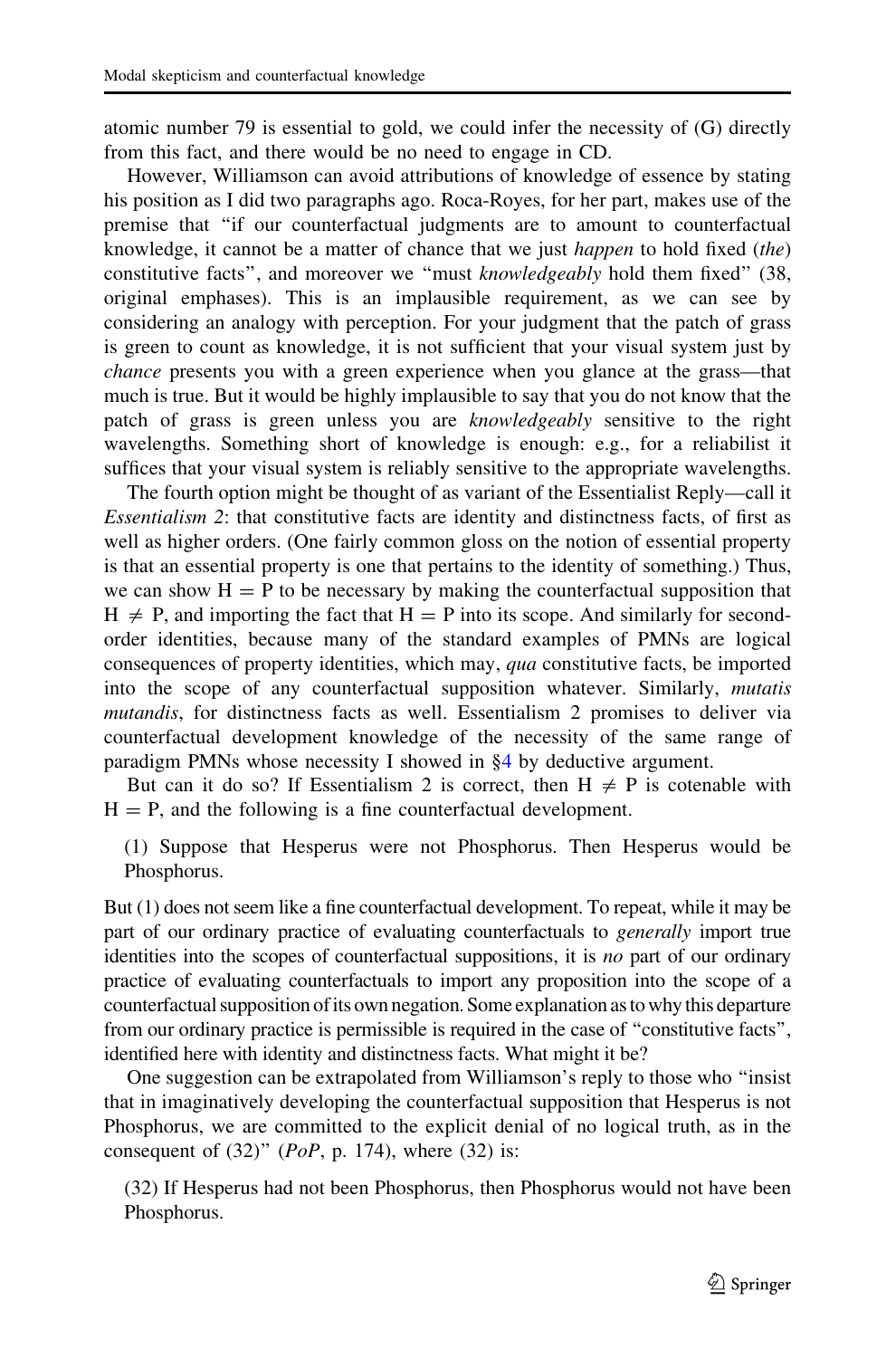Williamson says that such critics ''will presumably accept this trivial instance of reflexivity'':

(33) If Hesperus has not been Phosphorus, then Hesperus would not have been Phosphorus.

But we also have

 $(35)$  Hesperus = Phosphorus,

and ''coreferential names are intersubstitutable in counterfactual contexts'', so ''the argument from (33) and (35) to (32) should be *valid*" ( $PoP$ , pp. 174–175, emphasis mine).

Here Williamson explains why  $P \neq P$  can legitimately be imported into the scope of the counterfactual supposition that  $H \neq P$ : it is because "coreferential names are intersubstitutable in counterfactual contexts" and  $H = P$ , so 'H' and 'P' are coreferential. H  $\neq$  P  $\Box \rightarrow$  H  $\neq$  P is a logical truth, and a substitution of 'H' for 'P' in its consequent, which is (presumably logically) "valid", yields  $H \neq P$  $\Box \rightarrow P \neq P$ . The explanation, then, makes use of the applicability of Leibniz's Law in counterfactual contexts. Presumably the explanation of why it is legitimate to import  $H = P$  into the scope of  $H \neq P$  would make use of the same logical fact: from the empirically known  $H = P$  and the logical truth  $H \neq P \square \rightarrow H = H$  (or  $H \neq P \square \rightarrow P = P$ ) one can *validly* move to  $H \neq P \square \rightarrow H = P$ . Let us suppose that this adequately explains why the importation of  $H = P$  into the scope of  $H \neq P$ is legitimate (in fact, I think it does). The problem is that, once we have the explanation, there is no need for such exportation, because we have already shown the counterfactual  $H \neq P \square \rightarrow H = P$  to be true by deducing it from known premises. Counterfactual development is an idle wheel here—all of the epistemological work is being done by the deductive argument.

There is one area in which my reply to the Humean has no clear advantage over Williamson's: alleged PMNs which appear not to be reducible to identity or distinctness facts—let us call them seemingly irreducible propositions (SIPs). For example, any case of the necessity of origin or material constitution is a putative SIP: that (if George W. Bush exists, then) George H. W. Bush is the father of GWB; that Kripke's lectern is not made of ice; etc.

But does Williamson's approach have any advantage over mine when it comes to SIPs? One might worry that it does. Perhaps, one might worry, the most pressing task of contemporary modal epistemology is in fact to explain how we can know SIPs to be necessary, since the most widely discussed PMNs in the modal metaphysics literature are SIPs.<sup>18</sup> And Williamson does have a story, however terse, about how one might arrive at knowledge of the necessity of a SIP: SIPs are constitutive facts, which may be imported into the scope of any counterfactual supposition whatever. I, it may seem, do not even have a terse story.

But in fact I do have a story—a terse one, like Williamson's—about how one might come to know a SIP to be necessary. SIPs are, after all, only seemingly irreducible: given a widely shared and plausible conception of properties, any true

<sup>&</sup>lt;sup>18</sup> I would like to thank an anonymous referee for raising this worry.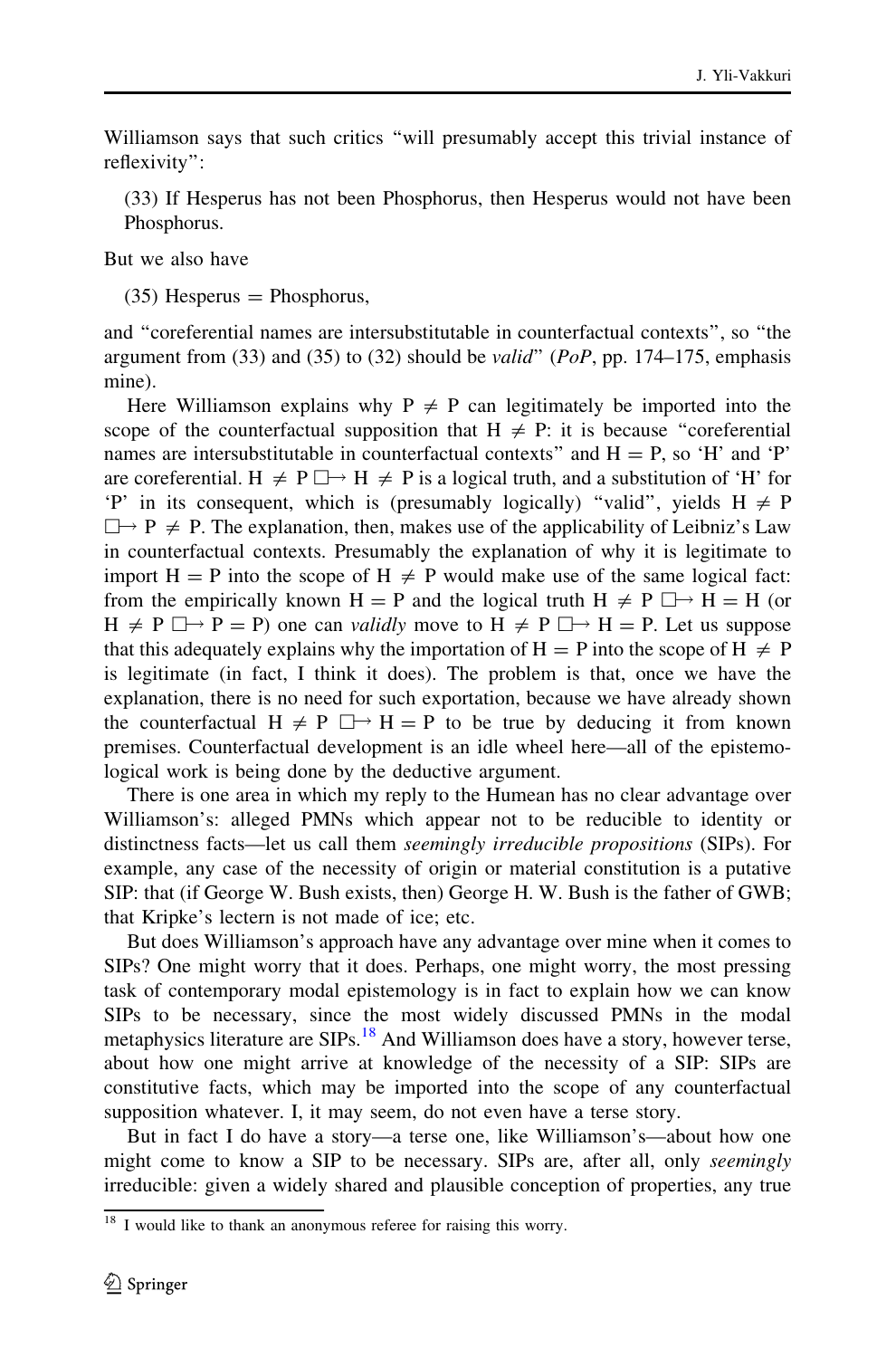necessity claim is a logical consequence of a true property identity. For suppose, as I do, that intensional equivalence is sufficient for property identity.<sup>19</sup> Then the truth of  $(3)/(4)$  guarantees the truth of  $(3=)/(4=)$ :

 $(3)$   $\Box$ GHWB fathered GWB

(3=)  $\lambda x(x)$  GWB =  $\lambda x(x)$  GHWB fathered x)

(3)  $\Box$ -Lectern is made of ice

(4=)  $\lambda x(x)$  Lectern =  $\lambda x(x)$  Lectern  $\wedge \neg x$  is made of ice),

and similarly for other  $SIPs$ <sup>20</sup> What my modal epistemology has to say about these examples is that if we know  $(3=)$ , then we can come to know  $(3)$  by deducing it from  $(3=)$  via Reducibility, and similarly for  $(4)$  and  $(4=)$ .

A natural objection to my account of knowledge of SIPs (one that seems to occur naturally to my interlocutors) maintains that the only way one could come to know property identities like  $(3=)$  and  $(4=)$  is by first coming to know the modal claims  $(3)$ and (4) and then deducing  $(3=)$  and  $(4=)$  from them via the intensional conception of properties. The main difficulty with this claim is that it is difficult to find reasons to believe it—I know of none. I acknowledge that it seems likely that no one has come to know  $(3)/(4)$  by inferring them from  $(3=)/(4=)$ , but I am not aware that anyone has come to know  $(3)/(4)$  in any *other* way (that is, I doubt that anyone knows  $(3)$ ) (4)). What the objectors seem to have overlooked, however, is that there are a vast number of uncontentious SIPs, and it is not at all difficult to imagine coming to know many of them to be necessary by deducing them from known property identities. For example,

 $(5)$  5  $>$  3.

is an uncontentious SIP. While one could come to know that (5) is necessary by other means (such as the means outlined in [§3](#page-6-0)), it would be bizarre to claim that one could not come to know (5) by deducing it via Reducibility from the known property identity

 $(5=)$  To be the successor of 3 = to be the predecessor of 5,

together with the definitions of ' $\geq$ ' and 'predecessor'. (5=) is a highly plausible claim all on its own, and to suggest that (5=) could only be known by deducing it from the necessitation of (5) together with the intensional conception of properties is entirely unmotivated. Equally unmotivated is the objection that grants that we can know  $(5=)$ and many other true property identities from which SIPs are deducible without doing

<sup>&</sup>lt;sup>19</sup> Of course no advocate of the Essentialist Reply should accept this. The Essentialist must discriminate between intensionally equivalent properties: e.g., humanity may be essential to you, but not the property of being human and Finnish or not Finnish. Since I do not advocate the Essentialist Reply, this is not a problem for me. The only other reason for adopting a hyperintensional conception of properties I am aware of is that one can believe that x is P without believing that x is Q, even when  $\Box \forall x (Px \leftrightarrow Qx)$ ; however, on a structured-propositions view the components of content are more fine-grained than properties: e.g., the predicate 'x is F and G' contributes to propositions both the properties  $\lambda xFx$  and  $\lambda$ xGx, whereas 'x is H' contributes only  $\lambda$ xHx, even if  $\lambda$ xHx =  $\lambda$ x(Fx  $\wedge$  Gx).

<sup>&</sup>lt;sup>20</sup> It bears noting that not only any PMN, but *any true necessity claim at all*, is a logical consequence of a true property identity if the standard criterion of property identity is correct. If intensionally equivalent properties are identical and  $\Box p$ , then  $\lambda x(x = x) = \lambda x(x = x \land p)$ , which in turn entails  $\Box p$ .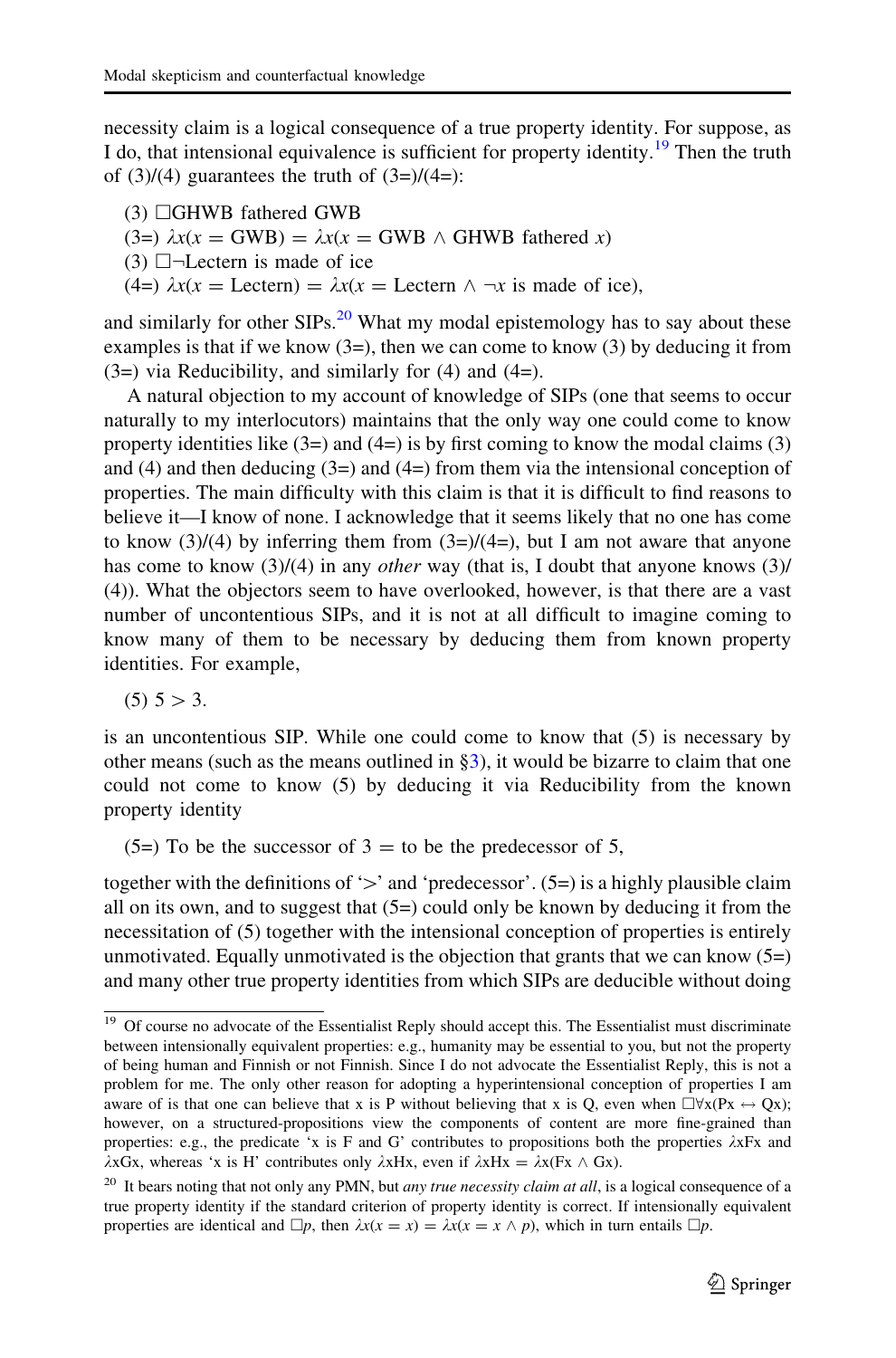<span id="page-17-0"></span>any modal reasoning but maintains that, when it comes to *contentious cases* like (3) and (4), the relevant property identities can only be known by deducing them from the necessitations of the SIPs themselves via the intensional conception of properties. What grounds could there be for such selective skepticism about property identities? It does not help to point out that the property identities relevant to controversial putative SIPs seem *difficult to know*, for the necessitations of the SIPs themselves are difficult to know. And there is no advantage here for Williamson's method: it is also difficult to come to know (3) or (4) to be necessary by using CD.

And that is just as well; contentious cases are difficult to resolve—that is presumably why they are in contention. Like Williamson, I have focused on noncontentious cases—paradigmatic cases in which we take ourselves to have knowledge of necessity, but in which a skeptic denies that we have knowledge because that is sufficient for satisfying the desideratum of Conservatism. It is no part of the anti-skeptical project in which Williamson and I are engaged to resolve ongoing modal disputes or to offer guidance to those engaged in the disputes, or even to provide assurances that they *can* be resolved:

For all that has been argued here, we may in many cases be incapable of coming to know whether a given hypothesis is metaphysically possible. Philosophical controversy will naturally make these unclear cases salient  $(PoP, pp. 164–165)$ .

But this "should not blind us to the wide range of clear cases" *(ibid.)*. While some ongoing modal controversies may be irresolvable, there is no reason to believe that all of them are. Let us not forget that many of the cases that are now considered clear—that it is necessary that Hesperus is Phosphorus, that gold has atomic number 79, and the other PMNs discussed in [§4](#page-9-0)—were once controversial. So, in fact, the Reducibility-based reply to the Humean does directly address (once) controversial cases and show that they can be resolved. The fact that the cutting edge of modal controversy has moved onward considerably in the last four decades is a reason for at least a guarded optimism about the resolvability of current modal disputes.

# 6 Conclusion

I have argued that Williamson is right that modal skeptics who are not skeptics about counterfactuals and other not specifically metaphysical subject matter, and who accept Reducibility, are committed to an incoherent position. This is an important finding, because no modal skeptic is in a position to reject Reducibility insofar as Reducibility is what we use to explain what necessity is, and modal skeptics who extend their skepticism to counterfactual and other not specifically metaphysical subject matter are embracing a much broader skepticism which should not particularly worry those engaged in modal metaphysics. However, I have argued that a reply to such modal skeptics need not make any use of the non-deductive mode of inference (CD) by which we ordinarily arrive at counterfactual knowledge: for two common varieties of modal skeptic—the Quinean and the Humean—replies which produce modal knowledge by deduction from known premises are available.